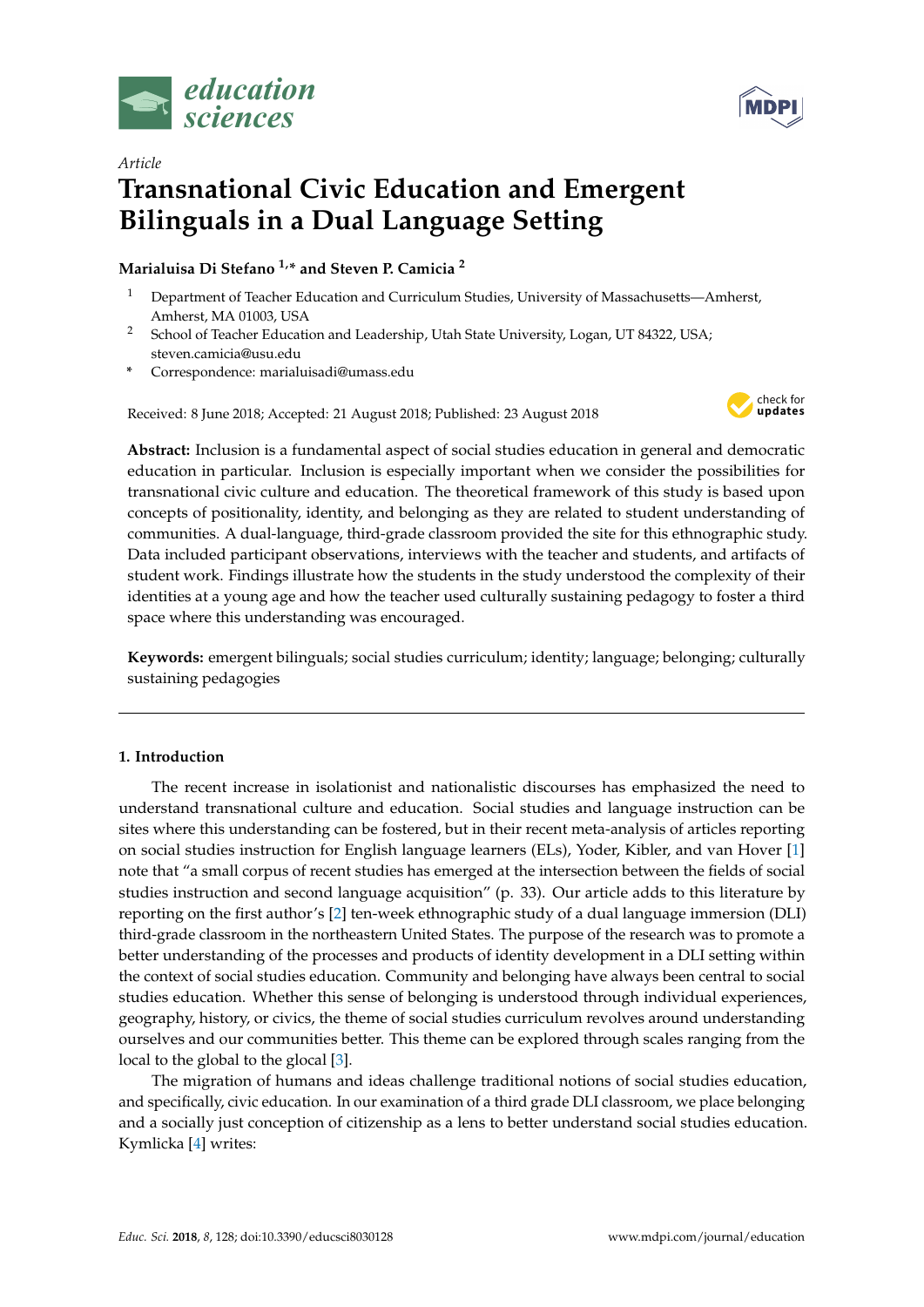A central task of citizenship education is to replace older exclusionary ideas of nationhood with a more inclusive or multicultural conception of citizenship, which challenges inherited hierarchies of belonging and insists that society belongs to all its members, minority as much as majority. All members have the right to shape society's future without having to deny or hide their identities. In this view, permanently settled immigrants are not "guests," "visitors," or "foreigners"; they are "members" of the society and "citizens" like all other citizens. (p. xix)

Belonging, identity, and positionality are central to different types and scales of communities. Due to these variations, belonging, identity, and positionality are relational to heritage, geopolitical belonging, and power relations as they function in communities. Students' senses of belonging and language practices were considered the two main contributors toward the fluidity and hybridity of identity. The theoretical framework of our study was based upon principles of culturally sustaining pedagogy [\[5\]](#page-17-4) and transnational civic education [\[6\]](#page-17-5). These provided lenses for understanding within-group cultural practices and common cross-ground cultural practices in a DLI class in the context of social studies education while examining their contribution to the development of students' identities.

#### **2. Research Problem**

Speakers of languages other than English in the U.S. educational system have experienced labels that function to marginalize these speakers. Labels include: Limited English Speaking Ability (LESA), Limited English Proficient students (LEP), English Language Learners (ELLs), and English Learners (ELs). These labels are based on a deficit-oriented approach, interpreting cultural and racial difference as a deficiency [\[7\]](#page-17-6). In this way, the identities of speakers of languages other than English are marginalized in transitional programs, and the resulting perspective of all students is that being an English speaker is the norm in which all other language speakers are measured. We argue that transitional programs deprive students who speak languages different from English in their homes of a significant part of their identity. Social studies education is diminished for all students because the curricular perspective is narrow and discriminatory when marginalized identities are excluded from the curriculum in subjects such as history and discussions of current events (see References [\[8](#page-17-7)[–13\]](#page-17-8)). A view of subject areas, such as civics, geography, and history, is distorted when dominant identities function to perpetuate social injustices through the exclusion of marginalized identities.

When the variety of perspectives of individuals and groups that belong to democratic communities are increased in decision making, the legitimacy of the community is increased. This increase of perspectives in social studies education functions to strengthen the democratic mission of public schools by increasing inclusion [\[3\]](#page-17-2). DLI programs have often worked against a deficit-oriented approach by increasing perspectives and promoting English language acquisition while sustaining students' first language development. DLI programs in the U.S. have grown exponentially in recent years [\[14–](#page-17-9)[16\]](#page-17-10). These programs provide content instruction in two languages [\[17\]](#page-18-0) and promote academic achievement, bilingualism, biculturalism, and cross-cultural relationships for all students [\[18](#page-18-1)[,19\]](#page-18-2). For these reasons, there is a need to increase research on the DLI programs in relation to social studies education. This is especially important in early grades where there is a lack of research in the area of social studies generally. There is a need to explore the expression of students' identities along with the resulting understanding of types and scales of communities and cultures within the social studies curriculum.

In the last two decades, multiple studies have examined identity development and equity within DLI classes [\[20](#page-18-3)[–27\]](#page-18-4). These studies illustrate how dual language learners from different races and ethnicities often suffer the consequences of an unequal distribution of power and resources, which places them at a disadvantage in DLI programs. This occurred within the stated objectives of such programs that such arrangements would close the opportunity and achievement gap while promoting inclusion. Unfortunately, in the context of dominant economic and governmental structures, middle-class and White communities are in power and thus determine the development of bilingual DLI programs [\[28\]](#page-18-5). This points to the complex issues of power that need to be scrutinized in DLI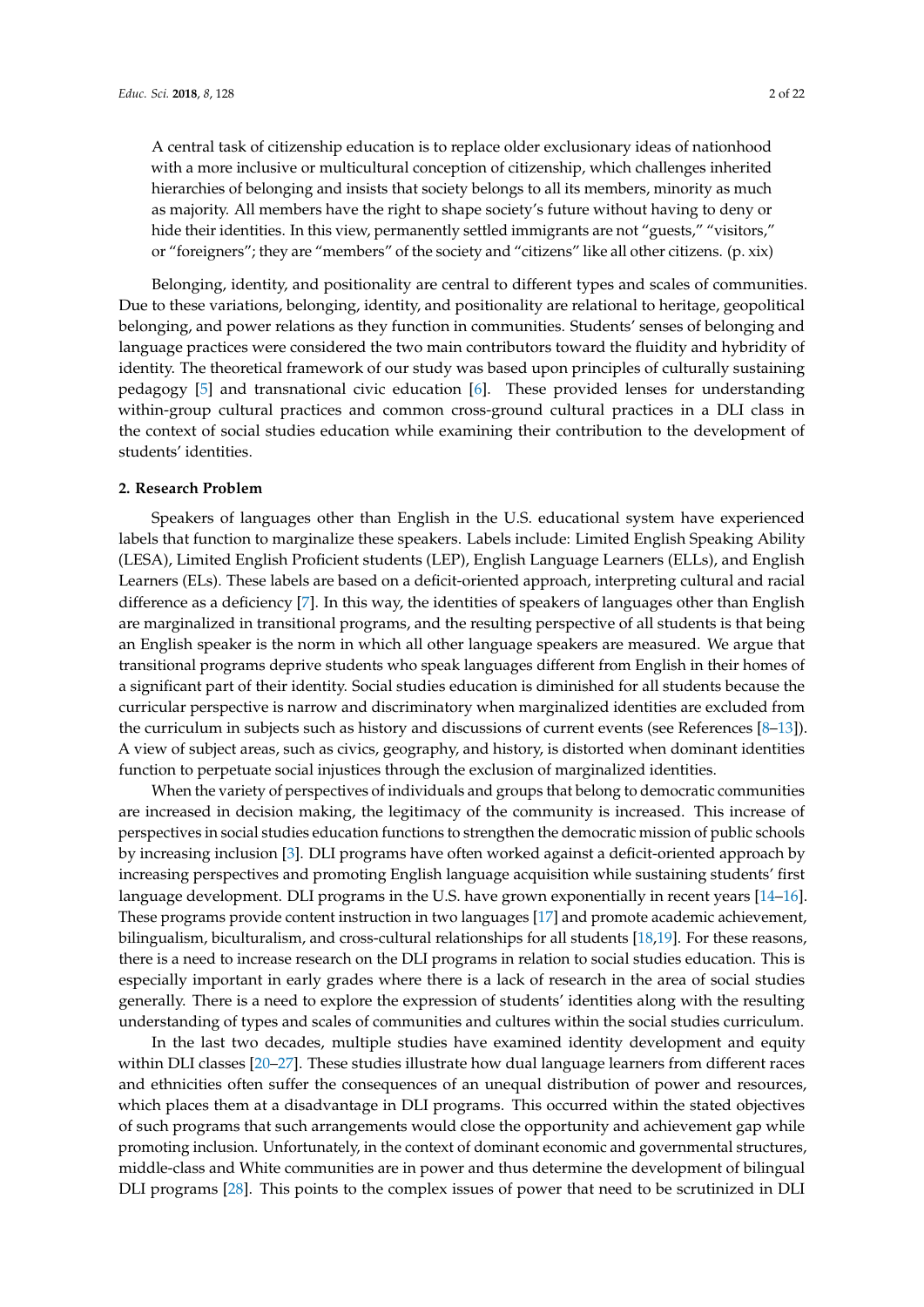settings [\[29\]](#page-18-6). If DLI programs intend to be an opportunity to grant more equity of access to education for Latinx and language-minority students, educators need to consider power relations in the classroom as well as in society [\[29\]](#page-18-6).

The research on educating emergent bilingual students is extensive and wide reaching; to consult some of the latest work that discusses emergent bilingual education, see References [\[30–](#page-18-7)[34\]](#page-18-8). Through different approaches, this corpus of research studies confirms that dual language learners and immigrant students are resilient, optimistic, and cooperative learners [\[35\]](#page-18-9). To support emergent bilinguals, close the opportunity gap, and consequently, the achievement gap in U.S. public schools, it is essential to promote research in this area.

The current study focuses on how the development of a DLI program in a predominantly Latinx community acted as a resource to empower students, give them more equitable access to educational resources, and provide a curriculum that is more culturally sustaining and democratic. Culturally sustaining pedagogy [\[36\]](#page-18-10) attempts to expand a culturally relevant pedagogy lens [\[37\]](#page-18-11) by incorporating students' multiple identities, cultures, and perspectives [\[38\]](#page-18-12). With a culturally sustaining pedagogy perspective in mind, we focus on the development of cross-cultural competences among the students in the DLI class that participated in the study. We advocate for the expansion of cross-cultural competences through which students can recognize their fluid and hybrid identities. This serves as a bridge for social studies education that increases students' sense of belonging, language practices, and understanding of communities. We argue DLI goals can be achieved through the consideration of situated knowledge [\[39\]](#page-18-13) in a learning environment that: (a) encourages the development of a socially constructed idea of citizenship in terms of belonging [\[40\]](#page-18-14); and (b) presents language as a practice [\[41\]](#page-19-0) and facilitates the development of imagined communities [\[42\]](#page-19-1). Recognizing hybrid identities means to legitimate them, give voice to marginalized groups in our society, empower students, and grant more equitable access to educational resources.

For these reasons, the two-way DLI setting in this study seemed the ideal context to address the following research questions:

- 1. How do students understand their sense of belonging and their language practices?
- 2. How does this understanding influence knowledge of transnationalism, identities, and communities?

#### **3. Theoretical Framework**

The overarching themes that guide our conceptual framework are: (a) transnational civic education, (b) fluid hybrid identity as both the origin and result of culturally sustaining pedagogy, (c) sense of belonging and the translanguaging practices as two main aspects that contribute to development of identity, and (d) culturally sustaining pedagogy as the outcome of within-group cultural practices and common cross-ground cultural practices. This aligns with the framework presented by Jaffee [\[43\]](#page-19-2). Hence, the study is located within the corpus of scholarship dedicated to extending the education of historically marginalized youth. We chose to frame our study with one of multiple counter-hegemonic approaches to the U.S. education system [\[5](#page-17-4)[,36](#page-18-10)[,38](#page-18-12)[,44](#page-19-3)[,45\]](#page-19-4), which is an attempt to question and dismantle hegemonic power through the analysis of identity development in a DLI program and implications for social studies education.

The concept of belonging and community are central to civic education. However, traditional notions of citizenship as tied to the nation state are under increased scrutiny in light of global inequalities and the organization of "truth". We use the concept of transnational civic education to better understand how a counter-hegemonic social studies curriculum might function in tandem with identities, positionalities, and communities. Bashir [\[6\]](#page-17-5) describes transnational civic education as: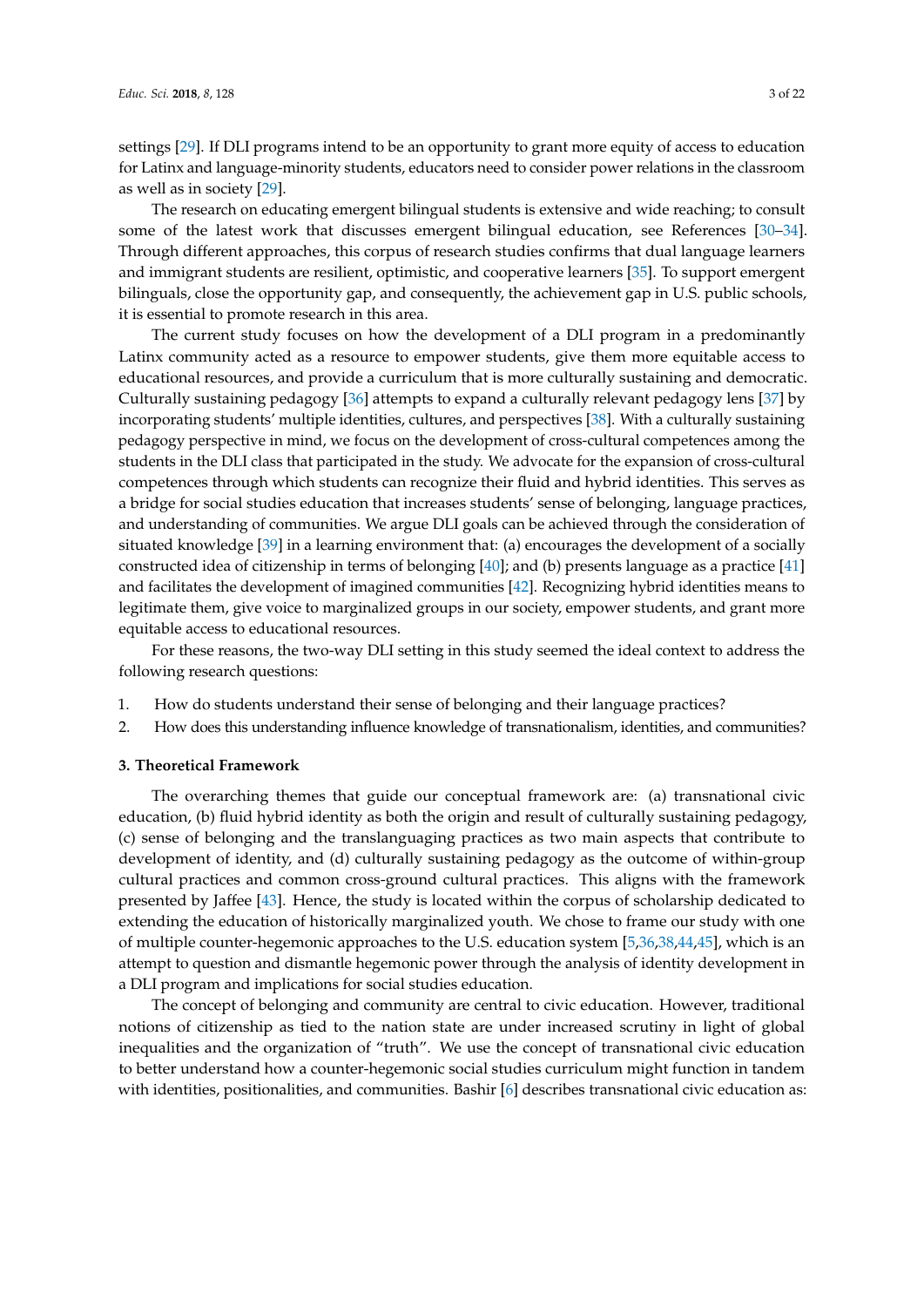Constitutively transformative and critical in its orientation. Transnational civic education not only embraces and promotes multiple identifications and belonging to regional and global dimensions but also requires critical pedagogy [\[46](#page-19-5)[,47\]](#page-19-6) that profoundly rethinks and reforms the dominant national curricula. Besides endowing citizens with critical and investigative tools, these reformed curricula demonstrate a sensitivity to the particularities and histories of various groups through exposing citizens to the richness of cultural and religious interconnectedness and diversities of a region. (pp. 32–33)

This view of civic education places an ethics of recognition as central to socially just education. It is a recognition that each individual has multiple and overlapping identities that are embedded in a network of power relations [\[3\]](#page-17-2). Traditional notions of citizenship are exclusionary because they are built upon narrow epistemological stances about communities, their members, and relationships. Vickery [\[48\]](#page-19-7) writes, "While citizenship is a legal status that gives citizens certain rights and privileges, it also becomes a social construct and discursive practice that has changed over time to exclude certain bodies from belonging and participating as legitimate members of the body politic" (p. 29). Her study of three African American women social studies teachers illustrates the ways that conceptualizations of citizenship can be more inclusive. She found that the participants in her study emphasized senses of belonging, ways to care about community, and cultural identities as central to conceptualizations of citizenship.

We understand identity as a hybrid construction of personal and social meanings attributed to individual and social life. Identity expounds on the meanings attributed to the singular events that occur in someone's life and socio-historical circumstances and evolutions in one's capacity of interpretation. Drawing upon a well-established collection of identity studies [\[49](#page-19-8)[–58\]](#page-19-9), Lee and Anderson [\[59\]](#page-19-10) assert "identity is a fluid, socially constituted achievement that is constructed across micro-social (individual) and macro-social (cultural/institutional) timescales" (p. 185). In this sense, identity is a hybrid construction of individual and social life events in a constant becoming, which depends on a specific understanding of them. Consequently, the process through which children comprehend who they are and what communities they belong to is in constant change and is determined by various experiences.

Engaging in the fundamental considerations presented by Paris and Alim [\[36](#page-18-10)[,45\]](#page-19-4) related to culturally sustaining pedagogy, we acknowledge that dual language learners' identities can manifest under multiple forms. For this reason, we elected to focus specifically on the aspects of belonging and languages and the ways that these interacted with social studies education. The significance of belonging and languages is something the first author became familiar with during her personal and professional experience as an immigrant language learner and teacher in the U.S. Following Paris and Alim's [\[36\]](#page-18-10) perspective, she strives to extend the culturally relevant pedagogy paradigm to the sustaining phase [\[5,](#page-17-4)[60,](#page-19-11)[61\]](#page-19-12). Discussing culturally relevant rather than sustaining pedagogy is insufficient for the present historical moment [\[62\]](#page-19-13). Particularly during an anti-immigration era, hyperintensified with the 2016 U.S. presidential campaign and aftermath, there is the need to sustain cultural pluralism in schools and not merely to make it visible or relevant.

We situated this research upon the principles of culturally sustaining pedagogy because, along with Paris and Alim [\[36\]](#page-18-10) and Ladson-Billings [\[38\]](#page-18-12), we share the need to push the boundaries of culturally relevant pedagogy to respond to the increasingly diverse demographics and social changes of public schools in the U.S. The "children of immigrants represent all of the growth in the K-12 population nationally" [\[35\]](#page-18-9) (n.p.). These students require the opportunity to cultivate their language and culture, and to elaborate a sense of place and belonging between geographical and imaginary borders. In this way, dual language learners can become bridge builders of transnational civic culture to promote more inclusive learning environments and society. It is in these settings that dual language learners translanguage in a third space [\[63\]](#page-19-14) that is hybrid and makes sense of a multilingual settings in the context of language use. García [\[64\]](#page-19-15) writes that "Translanguaging is the act performed by bilinguals of assessing different linguistic features or various modes of what are described as autonomous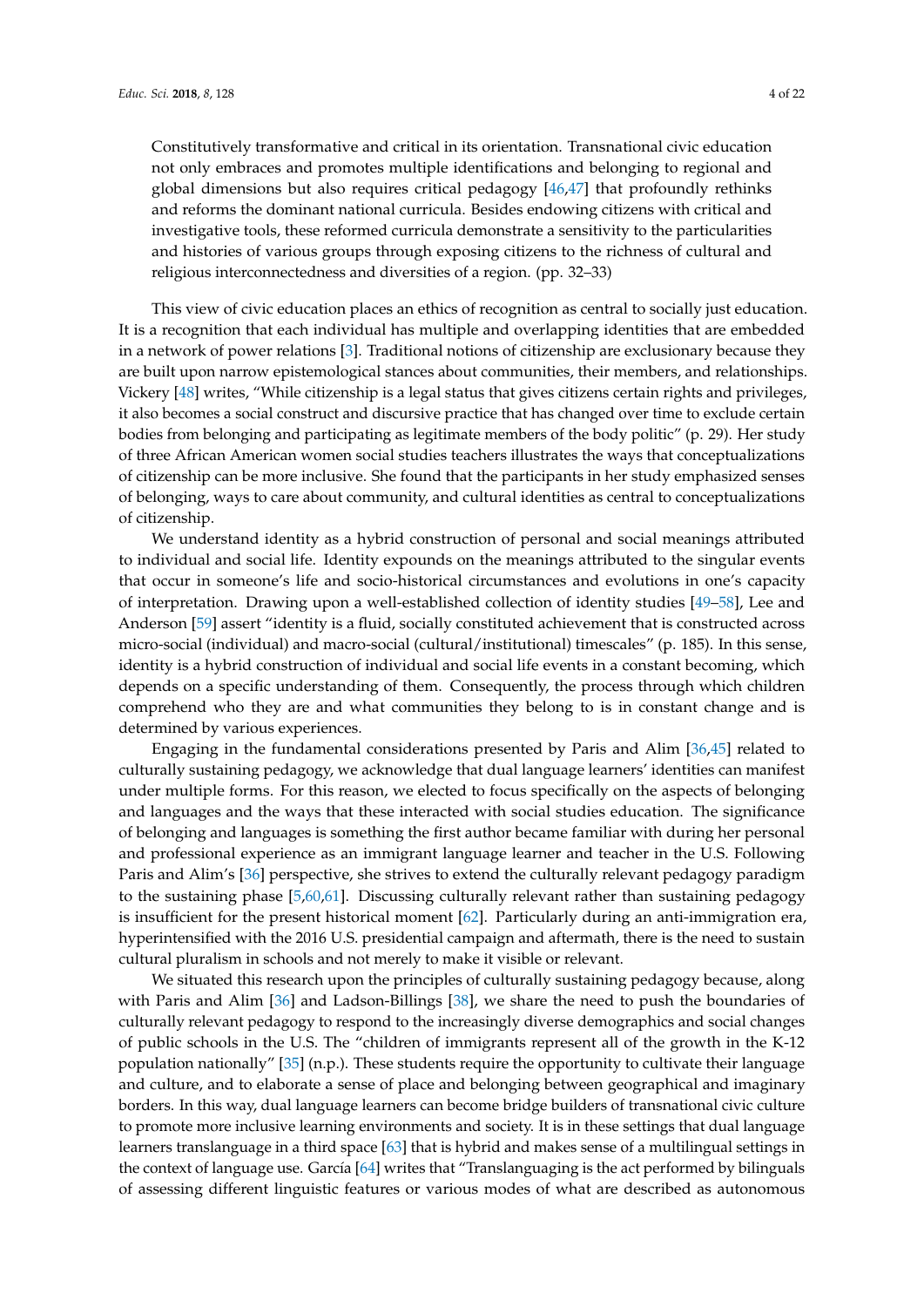languages, in order to maximize communicative potential" (p. 140). This approach challenges dominant understandings of monolingualism and bilingualism as ossified and unresponsive to the complexity of third spaces of multilingualism.

Finally, the narratives of students and teachers are a central component of culturally sustaining and social justice oriented pedagogy. Solórzano and Yosso [\[65\]](#page-19-16) write, "A majoritarian story distorts and silences the experiences of people of color" (p. 29). For example, in their work to create more inclusive history curriculum for prospective teachers and fourth grade students, Salinas, Rodríguez, and Lewis [\[66\]](#page-20-0) observed that "while a quick scan of the official state curriculum standards document may yield a list of Spanish surnames, the historical figures and events are clearly European" (p. 178). In their project they created inquiry questions that lead students to better understand marginalized voices in history. Student artifacts such as "Tejana/o Journey Boxes, Tejana/o Story Box Biographies, and Tejana/o History Trifolds" (p. 186) helped students deconstruct dominant narratives found in history standards and textbooks.

Scholars point to the need for curriculum and pedagogy to include the perspectives of Latinx students, teachers, and their epistemological stances. This inclusion can take the form of counter narratives and should be included in all educational settings ranging from early childhood to higher education [\[67](#page-20-1)[–69\]](#page-20-2). Fránquiz, Carmen Salazar, and Passos DeNicolo [\[70\]](#page-20-3) discuss the importance of creating activities in the curriculum that challenge monocultural understandings. For example, students of color in their teacher education courses brought artifacts from their experiences that connect with a theme or narrative of their past. Fránquiz et al. write that students "learned in their training that the funds of knowledge from home were as important as the valued language and literacy practices at school" (p. 288). Learning activities that emphasize counterstorying or counter-narratives create an environment where all students are able to challenge deficit models and dominant narratives that often dominate the curriculum. This aligns with borderlands theory as described by Anzaldúa [\[71\]](#page-20-4). The borderland serves as a third space for a critical democratic education [\[72\]](#page-20-5) and transnational civic education [\[6\]](#page-17-5). In her study of adolescent Latinas' identities, Bondy [\[73\]](#page-20-6) found that, "adolescent Latinas challenge both dominant discourses on Latina/o immigration and nationalist conceptions of citizenship. Their notion of rights extends beyond citizens who live within one nation-state" (p. 234). The culturally sustaining curriculum and pedagogy in the setting of our study provides an illustration how this might be accomplished in an elementary school.

#### **4. Research Design and Procedure**

Theoretical or purposeful sampling [\[74\]](#page-20-7) guided efforts to select the school in which the study was conducted. A two-way DLI school environment offered the ideal setting to explore how young students work on their sense of identity, belonging, and language practices. South Whaterbridge Community School is a Title 1, K-8 public school located in an urbanized landscape, in the vicinity of a metropolitan city in the northeast of the United States. This school had a predominantly Latinx population and followed the Camaradas two-way 50/50 DLI model (an adaptation of the Gómez and Gómez model) [\[75,](#page-20-8)[76\]](#page-20-9). In this instructional model, students attend classes in Spanish every other week. Students learn math and literacy in the language of the week, though Art, Health, Music, and P.E. are always taught in English regardless of the week's language. During the fall semester (August–December), science is taught in Spanish while social studies is conducted in English; students with this arrangement switch in spring semester.

An ethnographic methodology [\[77\]](#page-20-10) seemed most appropriate because it allowed participant observations of a predominantly Latinx EL student population learning content via Spanish instruction. The Spanish teacher who participated in the study, Ms. Ramírez (pseudonym), was a participant but at the same time an essential liaison between the ethnographer and student participants. Ms. Ramírez teaches two cohorts of 21 students, alternating on a weekly basis between the red and the blue groups. Ms. Ramírez only instructs in Spanish while her partner teacher instructs only in English, alternating two cohorts of students. During the fall semester (when this study occurred) social studies was taught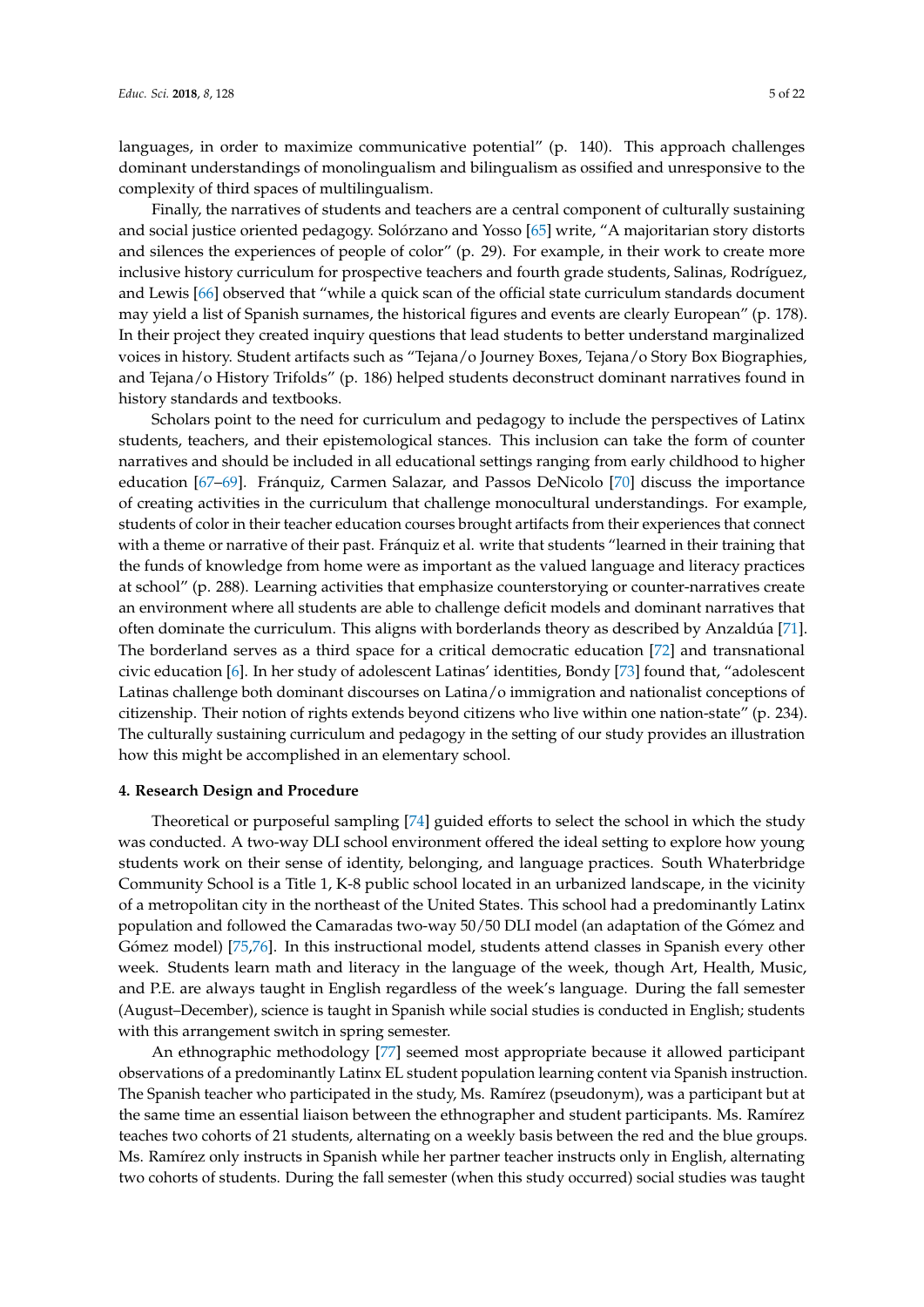in English by Ms. Ramírez's partner teacher and reinforced in Spanish by Ms. Ramírez. This study occurred in Ms. Ramírez's Spanish class, including participant observations of both students' cohorts.

Data were collected in the form of field notes from participant observations, informal interviews in the field, teacher and student semi-structured interviews, and the student homework and artifacts over a 10-week period (30 school days, one PT conference event, and one final project presentation at the end of the school year). All interviews and part of the field notes were audio recorded. More details will be provided below regarding the interview protocols developed for the teacher's and students' semi-structured interviews.

The study was conducted on Tuesdays, Wednesdays, and Thursdays of each of the 10 weeks. We purposefully avoided Mondays and Fridays because on those week days the school was often in session for only half a day (e.g., holidays, long weekend, and other scheduled events). Our intent was to observe the teacher and the students while acting in their regular school environment and schedule. In addition, this gave continuity to Ms. Ramírez's schedule, who was informed about the ethnographer's presence on those days.

Before engaging in the study, the first author visited schools with similar dual language programs in the area and created a list of characteristics that were common with the school program coordinator and teachers. The first author also volunteered in the school, met with other teachers from the same school, and met with representatives of the parents' association. Embracing "ethnography as engaged listening" [\[78\]](#page-20-11), these activities helped to prepare the ground and to reflect on this ethnographic work as the "participation in, and engagement with, the lives of our fellow human beings" [\[78\]](#page-20-11) (p. 569) as we interacted in the classroom for 10 weeks.

The first author collected 20 teacher's interviews (approximately 5 h). These interviews were conducted both in English and Spanish. The teacher primarily used Spanish when referring to the cultural elements she integrated into the classroom instruction. At the same time, she often used English while discussing the DLI curriculum and requirements as mandated by the State Department of Education. The first author followed the teacher's discourse and conducted interviews in a way she demonstrated to be most comfortable. In these interviews, I asked the teacher to describe the lesson plans she crafted for the week and the activities related to the social studies curriculum, the use of language, and reference to the acquisition of special elements into the students' daily routine. I also asked the teacher to comment on student participation in the planned lessons and activities (e.g., if she believed students achieved the learning objectives, how their use of languages and their references to their sense of belonging were connected to the classroom curriculum, etc.).

In addition, the first author conducted semi-structured interviews with 38 students. In order not to interfere with classroom daily activities, students were conveniently selected each day for a few minutes of interview (total of approximately 4 h) concerning the classroom activities they had completed, which targeted identity development. The first author always opened interviews in Spanish to respect the class language of instruction. Students were allowed to switch between English and Spanish, and to translanguage any time they wanted, in order to maintain a positive, encouraging, and third space environment. An interview protocol was developed for the students' interviews and was articulated around questions related to the activities on which the students were currently working or episodes related to family memories and traditions (e.g., what did you draw here? Why? How come? What did you write here? Why? How come? What is your favorite food? Why? What do you like doing during your free time? What is your favorite game? Would you like to tell me about you last trip with your family? How do you usually celebrate holidays? Where would you like to go on vacation?)

Finally, the first author took field notes of participant observation and collected student homework and artifacts, which were assembled and responded to the students' elaborations of places of belonging and language practices. These artifacts typically correspond to two main categories: iconic artifacts (children's drawings, writing webs, and Venn diagrams), and literacy artifacts (journal logs and test work sheets) [\[79\]](#page-20-12). After completion of the study, the first author asked the second author to coauthor this article.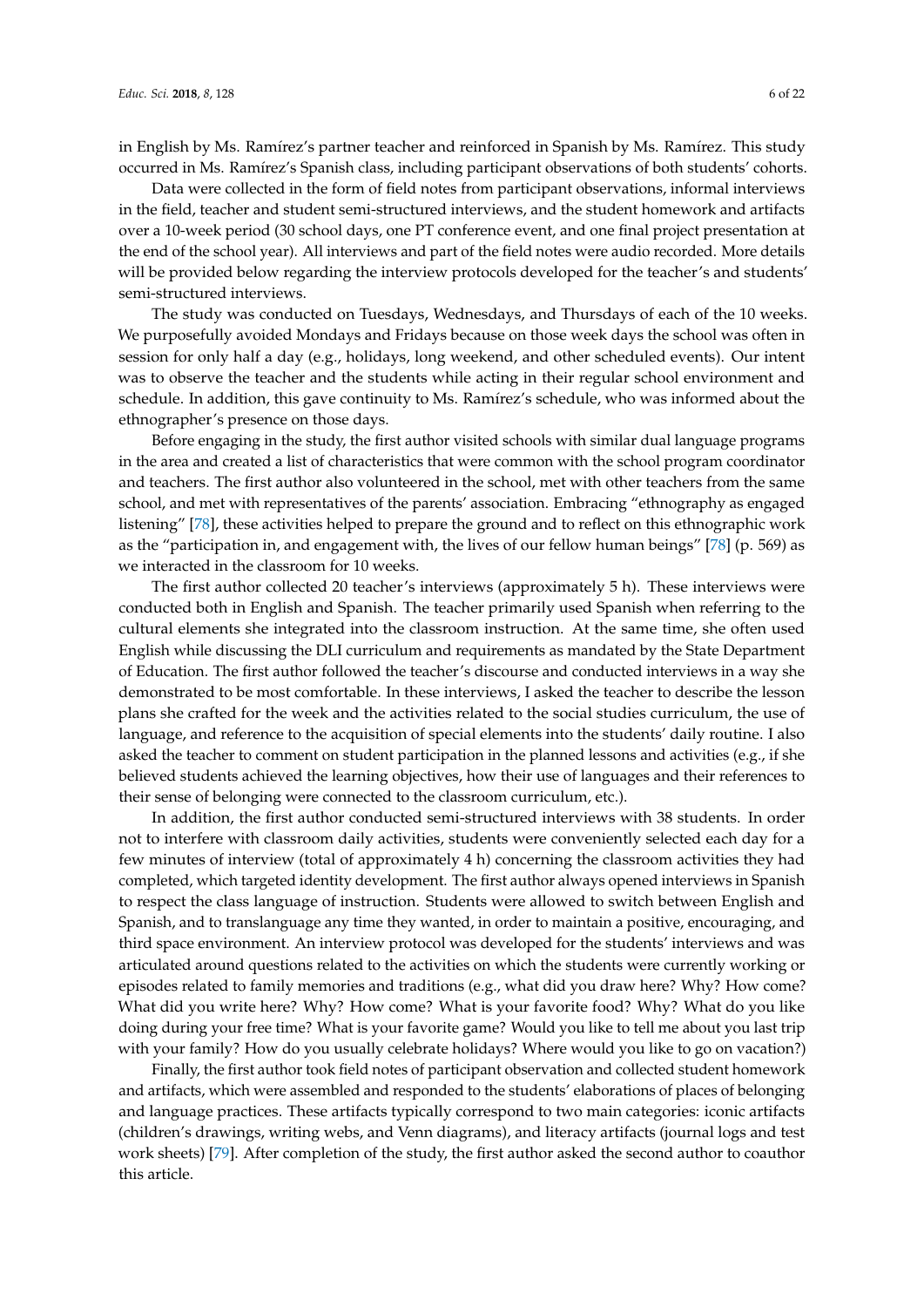#### *4.1. Analysis of Data*

A combination of deductive and inductive thematic analysis ensured a rigorous data analysis process [\[80\]](#page-20-13). Deductive thematic analysis proceeded mainly from the research questions and theoretical framework. An a priori template of codes was developed [\[81\]](#page-20-14) to initiate data analysis. Inductive thematic analysis advances from the raw data, and for this reason, it is also called a data-driven method. This method is based on the development of meaningful codes: "A good thematic code is one that captures the qualitative richness of the phenomenon" [\[82\]](#page-20-15) (p. 31). This method of analysis captured not only anticipated themes in the study based upon the conceptual framework and the deductive analysis, but also those unexpected results that emerged through the qualitative richness of the DLI setting.

The first cycle of coding proceeded primarily from the initial research questions and theoretical framework to develop a template of a priori codes. For the second cycle, inductive thematic analysis was used. Proceeding from the raw data, verbal and visual patterns were developed for appropriate additional codes [\[82\]](#page-20-15). The coded segments were grouped into categories. Early data analysis was conducted while in the field, using the memoing function of Maxqda 12 software data management package for qualitative and mixed methods research, developed by VERBI GmbH based in Berlin, Germany. Codes were assigned, developed into correspondent categories, and correlated between categories and codes. Meanings of the most relevant categories and the least recurrent ones were explored in order to portray a complete scenario of the teaching–learning environment in the DLI third-grade classroom that was observed.

#### *4.2. Our Positionalities*

Identity and positionality are interconnected. As the first author, not only do I identify the essential components of my identity but I interpret them and position myself according to them. I understand my interpretation of identity as a hybrid construction in response to my Western glocalized positionality. I have learned that the languages I speak are not just a vehicle of communication but also carry my cultural identity [\[53\]](#page-19-17). I approached this study as a hybrid adult transnational [\[83\]](#page-20-16) product of the cultures and languages I acquired growing up in Sicily, Italy, studying in the northwest of the United States, and interacting with my Caribbean family and Latin American friends. I understand the social studies curriculum and instruction through the lens of these experiences of my positionality within these different communities.

As the second author, I approach this study as a White, queer, male who only speaks English. These identities, with the exception of queer, were privileged in the social studies curriculum that I grew up with. This privilege worked to create a veil of ignorance where my identities were included in curriculum while nondominant identities were excluded from curriculum. My perspective on different types and scales of communities were narrow and from the perspective of a White male who only speaks English. It is only through my identity as a queer male that I experienced the way that positionality is relational and fluid. While I am more aware of being queer in places such as rural communities, I am less aware of this aspect of my identity in urban areas. My understanding of social studies education has developed into understanding the fluid and relational aspects of perspectives related to history, geography, economics, and civics.

Through our experiences with social studies education and the various communities that we have understood, we approach this study with an understanding that belonging, identity, and positionality are key components of culturally sustaining pedagogy within social studies curriculum and dual language classrooms.

#### **5. Findings**

The main research questions focused upon the relations between identity, sense of belonging, transnationalism, and language practices. By looking across the processes developed through classroom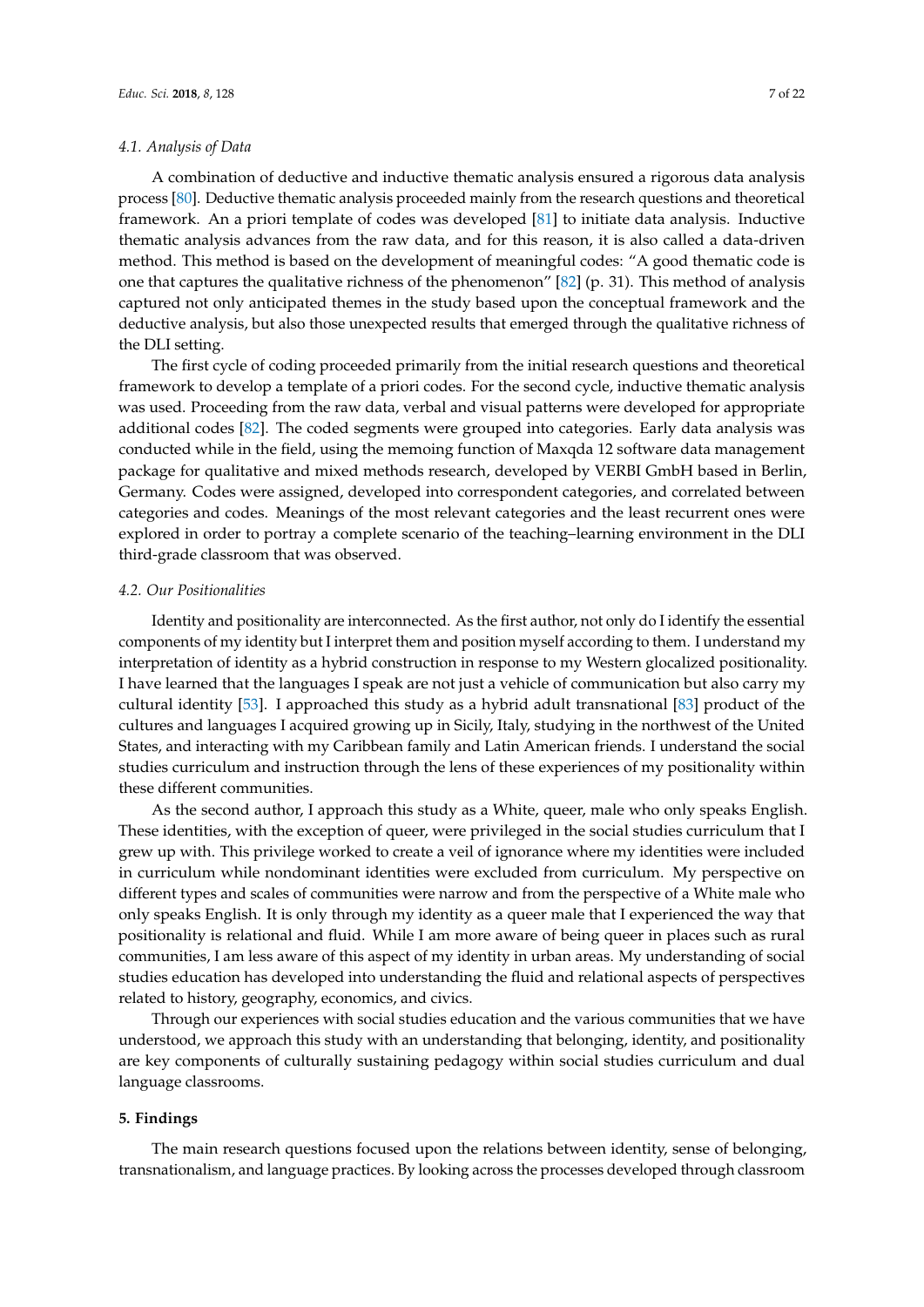instruction and their relative products of identity formation in the DLI classroom, we documented the three main findings of this study. First, the students' sense of belonging and their practices of languages are connected to identity through multiple cultural qualities (e.g., places, speaking English and Spanish, translanguaging, living in a collective and shared dimension, food, family, music, dance, and skills acquired in a specific heritage group). Second, the processes the teacher used to guide students in reflection on their sense of belonging and language practices are prevalently based on a dialogical approach and adaptation of the core curriculum (e.g., open classroom discussions, guided reading and comprehension activities), the use of picture books, music, and dance practice. Third, the products of these processes emerged through student class participation, their journals, and the stories they narrated in interviews (e.g., spider map, written paragraphs, short stories built upon family memories, etc.). These findings reinforced the potential of DLI programs to offer multiple opportunities to the Latinx students. At the same time these results also identified certain contradictions, issues of power, and equity that demand attention as they intervene in the implementation of such a program in support of ELs, all of which will be investigated further in the following sections.

Findings of this study indicate that students' understanding of their identities developed from their understanding of their sense of belonging and language practices. Moreover, the students' sense of belonging and practice of language were connected to their identity through places, languages, and multiple cultural features that explicitly referred to their collective and shared community dimension. These can include food, family, music, dance, and other skills acquired in a specific heritage group. The data indicated relevant factors that intersect with identity and culturally sustaining pedagogy, such as the teacher as a role model and migration issues. Identity development and culturally sustaining pedagogy practices were mediated by the teacher in her function as a role model for her students. To illustrate these findings, we focused upon three of the most significant data sets, which were related to the writing workshop about identity development, the class discussion about the 2016 presidential election, and the adaptation of the Second Step curriculum to the DLI class. These data sets were illustrative of the themes that were consistent within and across data sets.

#### *5.1. Identity and Belonging*

In the first case, students were asked to reflect on the elements that characterized their identities. The most prevalent factors were locations of family origins (places that make sense to students) and the languages Spanish and English, and Portuguese in some cases (which are the most practiced languages in their community). The teacher provided a prompt on the board, asking students to reflect on the different components of their identities and list them in their journals. In the excerpts below, we illustrate how three students reacted to the teacher's prompt and showed understanding of their identities. Students' journals have been transcribed as they appear in the original document, including grammatical errors, in order to maintain their original meaning. Accuracy, or lack thereof, with the Spanish text does not prevent its comprehension. However, grammatical and spelling errors have been corrected in the English translation to provide a better sense of the texts.

Before proceeding with the student's artifacts, it is important to clarify the teacher positionality and how identity development and culturally sustaining pedagogy practices are mediated by the teacher in her function as role model for her students. Ms. Ramírez is an experienced elementary teacher, originally from Colombia, who has lived in the U.S. for 25 years. She is a passionate educator committed to teaching language and culture together, as was evident from the interviews and field notes we collected while gathering information at the school. Her bright and positive attitude is an integral part of her teaching style and clearly characterizes her instructional strategy. For example, her way to greet the students at the beginning of the day set up the tone of the classroom. "¡Amigos, empezemos el día positivos!/Friends, let's start the day being positive!" (Field note, week 01, p. 2).

Students' artifacts helped us to examine the process that contributes to the development of the sense of membership and belonging on the basis of spoken languages. Latinx students associated the practice of Spanish with their families' countries of origins and transnationality because their families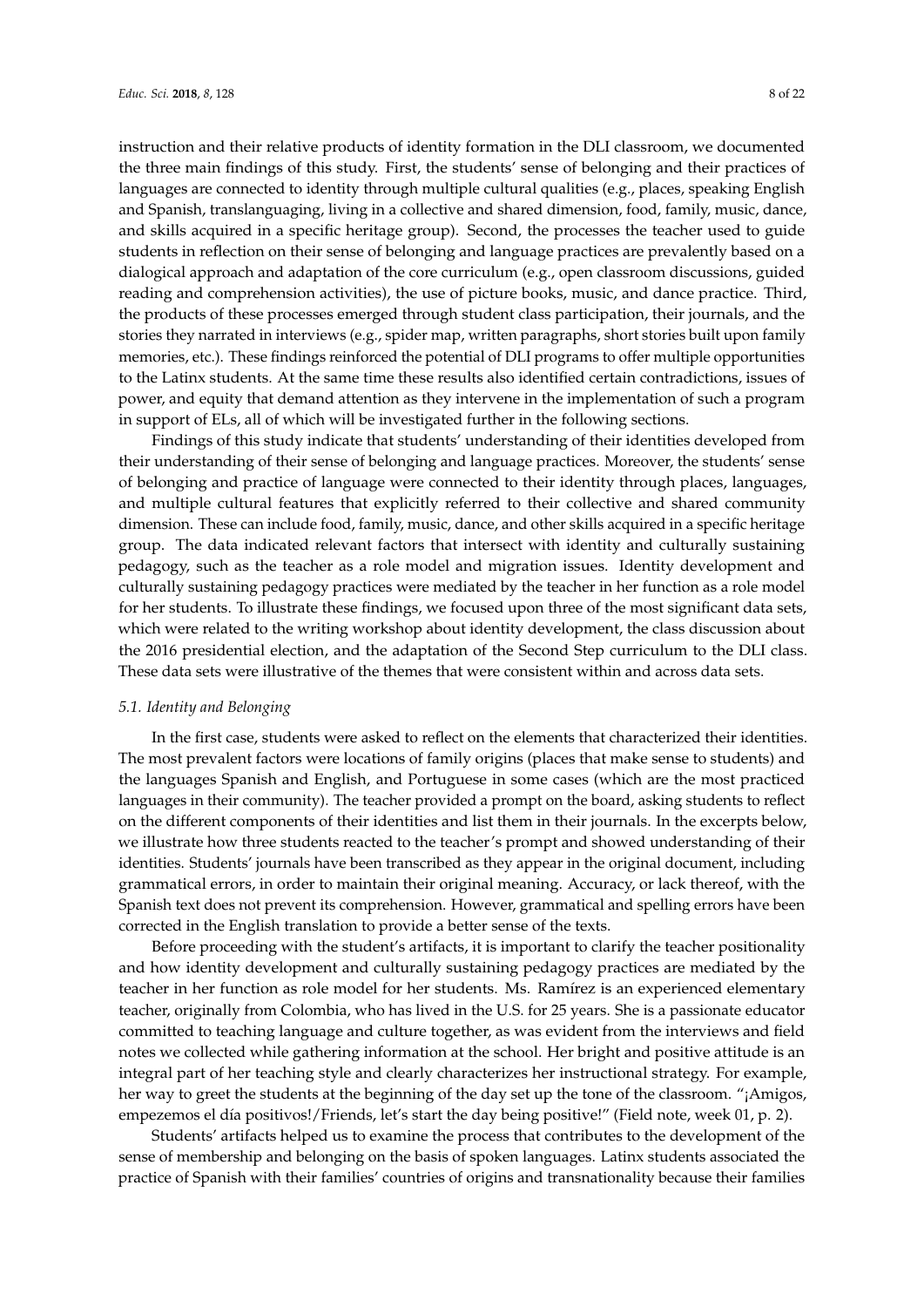speak Spanish and recognize it as the national language. The first student is Kali [all participants were given pseudonyms] (Table [1\)](#page-8-0), whose mother is from El Salvador. Her parents' places of origins and specific food and recipes connected to Central American cuisine were among the elements she identifies as determinant for her identity.

| Table 1. Kali's journal 12 October 2016, (Students' artifacts, PDF file 21, journal). |  |  |
|---------------------------------------------------------------------------------------|--|--|
|---------------------------------------------------------------------------------------|--|--|

<span id="page-8-0"></span>

| Spanish                                                 | <b>English Translation</b>                              |
|---------------------------------------------------------|---------------------------------------------------------|
| 10-13-16 parte de Mi identidad es para cantar y bailar. | 10-13-16 Part of my identity is that I like singing and |
| Parte de Mi identidad es para yo avla español. Parte    | dancing. Part of my identity is that I speak Spanish.   |
| de Mi identidad es que yo tiene los y las mejores       | Part of my identity is that I have the best [male and   |
| maestras. Parte de Mi identidad es para tener mi        | female] teachers. Part of my identity is that my        |
| mejores comida es pupusas tamales y sopa. Parte de      | favorite food is pupusas, tamales, and sopa. Part of    |
| mi identidad es mi papa es de aqie [EE.UU.] y mi        | my identity is that my dad is originally from here      |
| mama es de el Salbador. Parte de mi identidad es        | [U.S.] and my mom is from El Salvador. Part of my       |
| para tener Dios! Parte de mi identidad es que mi        | identity is I have God. Part of my identity is that my  |
| mama gusta a ir a el Salbador.                          | mom likes traveling to El Salvador.                     |

After reading her journal, we interviewed the students and asked them to explain, retell, and add more details about what they wrote. Table [2](#page-8-1) documents part of the interview we had with Kali. We wanted to know if Kali perceived her hybrid identity and how she would describe it if prompted during the interview.

**Table 2.** Kali's interview, 26 October 2016 (Students' interview, Audio file 08).

<span id="page-8-1"></span>

| Spanish                                                                                                                                                                                                                                                                                                                                                                                                                                                | <b>English Translation</b>                                                                                                                                                                                                                                                                                                                                                                                                     |
|--------------------------------------------------------------------------------------------------------------------------------------------------------------------------------------------------------------------------------------------------------------------------------------------------------------------------------------------------------------------------------------------------------------------------------------------------------|--------------------------------------------------------------------------------------------------------------------------------------------------------------------------------------------------------------------------------------------------------------------------------------------------------------------------------------------------------------------------------------------------------------------------------|
| Interviewer: Kali, ¿quieres agarrar tu cuaderno y<br>explicarme lo que escribiste?                                                                                                                                                                                                                                                                                                                                                                     | Interviewer: Kali, do you want to grab your notebook<br>and explain to me what you wrote?                                                                                                                                                                                                                                                                                                                                      |
| Kali: "Para mí, mi identidad es que me gustan todas<br>las maestras. Y me gusta cantar en mi casa.<br>Mi identidad es para hablar español e inglés. Y me<br>gusta El Salvador. Yo me amo a mi familia. Me gusta<br>a bailar salsa. Yo soy bilingüe. Me gusta hablar inglés<br>y español, en la casa y en la escuela. Yo habla más<br>ingles en mi casa, y poquito español. Mi talento es<br>para cantar, bailar, y dibujar. Yo amo a<br>mis hermanos". | Kali: "For me, my identity is that I like all the<br>teachers. And I like to sing in my house. My identity<br>is to speak Spanish and English. And I like El<br>Salvador. I love my family. I like to dance salsa. I am<br>bilingual. I like to speak English and Spanish, at<br>home and at school. I speak more English in my<br>house, and a little Spanish. My talent is to sing, dance,<br>and draw. I love my brothers". |
| Interviewer: Que interesante. Y dime ¿qué te gustas<br>más de la cultura, por ejemplo de la cultura de aquí?                                                                                                                                                                                                                                                                                                                                           | Interviewer: How interesting! And tell me, what do<br>you like most about culture, for example the culture<br>here?                                                                                                                                                                                                                                                                                                            |
| Kali: ¿Qué es un cultura?                                                                                                                                                                                                                                                                                                                                                                                                                              | Kali: What is a culture?                                                                                                                                                                                                                                                                                                                                                                                                       |
| Interviewer: Cultura es muchas cosas, es la comida, el<br>baile, como nos vestimos, la música que nos gusta,<br>todo es parte de la cultura que tenemos.                                                                                                                                                                                                                                                                                               | Interviewer: Culture is many things, it's the food, the<br>dance, how we dress, the music we like, everything is<br>part of the culture we have.                                                                                                                                                                                                                                                                               |
| Kali: A mí es que me gusta bailar en mi casa mucho,<br>porqué yo tengo algo para bailar YouTube en mi tele.<br>Me gusta poner camisas así de mangas cortas. Me<br>gusta comer macaroni and cheese, spaghetti meat balls,<br>frutas, un poquito de vegetales, porque a mí no me<br>gusta vegetale mucho. Mi mamá es del Salvador y mi<br>papá de aquí. Tengo un poco de los dos, un podo de<br>todos, y más.                                            | Kali: I like dancing at home a lot, because I have<br>something [a device] to dance [to stream] YouTube on<br>my TV. I like to wear shirts with short sleeves. I like to<br>eat macaroni and cheese, spaghetti meat balls, fruits,<br>a little vegetable, because I do not like vegetable a lot.<br>My mom is from El Salvador and my dad from here. I<br>have a bit of both, a bit of all, and more.                          |

The second student is Ariel (Table [3\)](#page-9-0), whose parents are from Brazil. Ariel indicated that his musical passion, his talent with the cello (that he practices at South Whaterbridge Community School),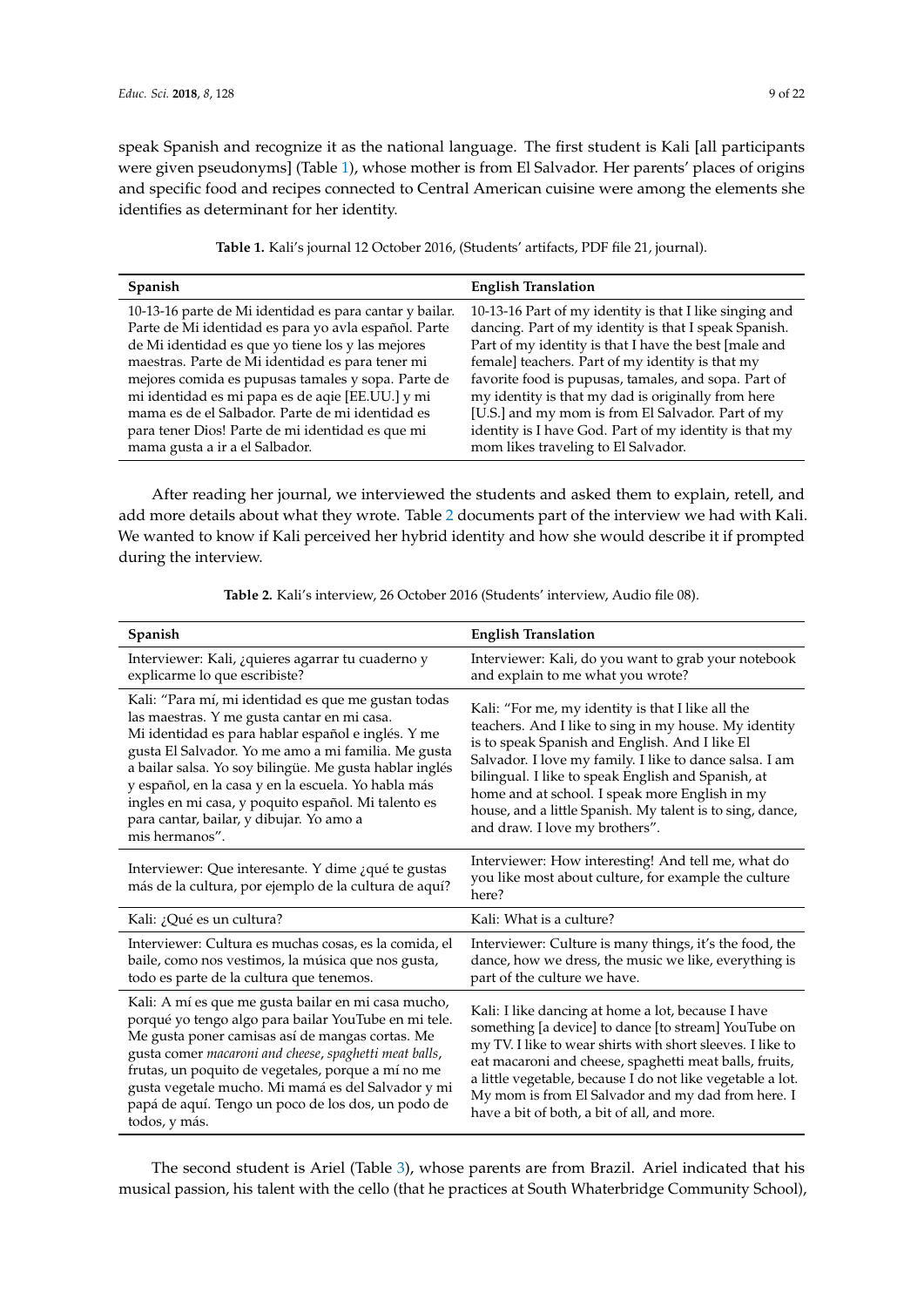and his parents' country of origin define who he is. Like the other students, Ariel followed the prompt "part of my identity is . . . " The reiteration of the prompt served both language acquisition (i.e., getting familiar with the subject-verb-object structure which apply to both Spanish and English language) and subject matter purposes, illustrating how students' identities are determined by the coexistence of multiple elements.

|  |  |  |  |  | Table 3. Kali's journal 12 October 2016, (Students' artifacts, PDF file 21, journal). |
|--|--|--|--|--|---------------------------------------------------------------------------------------|
|--|--|--|--|--|---------------------------------------------------------------------------------------|

<span id="page-9-0"></span>

| <b>Spanish</b>                                                                                                                                                                                                                                                                                                                   | <b>English Translation</b>                                                                                                                                                                                                                                                                                                                           |
|----------------------------------------------------------------------------------------------------------------------------------------------------------------------------------------------------------------------------------------------------------------------------------------------------------------------------------|------------------------------------------------------------------------------------------------------------------------------------------------------------------------------------------------------------------------------------------------------------------------------------------------------------------------------------------------------|
| $10/12/16$ mi identidad                                                                                                                                                                                                                                                                                                          | $10/12/16$ my identity                                                                                                                                                                                                                                                                                                                               |
| prate de mi identidad es que mi mamá nasio en<br>brazil. parte de mi identidad es que mi papá nasio en<br>brazil. prate de mi identidad es que yo gusta toca el<br>cello. prate de mi identidad es que yo quedo toca el<br>torpeta. Tambine quedo toca el tabor. yambién yo es<br>un studet South Whaterbridge Community School. | Part of my identity is that my mom was born in Brazil.<br>Part of my identity is that my dad was born in Brazil.<br>Part of my identity is that I like playing the cello. Part<br>of my identity is that I would like to play the trumpet.<br>I would like to play the drum as well. Also, I am a<br>student at South Whaterbridge Community School. |

In the third example, we document Sylvia's response to the writing workshop (Table [4\)](#page-9-1). Sylvia's parents are both White U.S. citizens from European (i.e., Italian, Greek, and Scandinavian) and Middle Eastern origins (i.e., Arabic). Nevertheless, Sylvia underlined that she sees herself as a bilingual person, because of her ability to speak English and Spanish in her school context. At the same time, she embodied all the other linguistic (i.e., "I know/speak six languages") and ethnical (i.e., "I am Italian, I am a Viking") characteristics she inherited from her parents.

**Table 4.** Sylvia's journal on identity. (Students' artifacts, PDF file 25).

<span id="page-9-1"></span>

| <b>Spanish</b>                                                                                                                                                                                                                                                                                                                                                                                                                                                                                                                             | <b>English Translation</b>                                                                                                                                                                                                                                                                                                                                                                                                                                                                             |
|--------------------------------------------------------------------------------------------------------------------------------------------------------------------------------------------------------------------------------------------------------------------------------------------------------------------------------------------------------------------------------------------------------------------------------------------------------------------------------------------------------------------------------------------|--------------------------------------------------------------------------------------------------------------------------------------------------------------------------------------------------------------------------------------------------------------------------------------------------------------------------------------------------------------------------------------------------------------------------------------------------------------------------------------------------------|
| yo es Bilingüe, yo suy italeano, yo suy una vicing, yo<br>suy Gresia, yo es 9 años, yo sabe 6 [lenguas], legusta<br>Bilar, saves Español, saves etaleano, saves Igles, saves<br>gresia, legusta cantar, yo legusta cabir, yo legusta<br>Bilar, yo legusta leer. Partes de mi Identidar es mi<br>mamá es Gresia. Mi papá es etaliano, árabe y vicihgo.<br>Yo es Gresya, etaliano, arabe y vicingo. Yo Legusta<br>Bilar, Leer y cantar. Yo Saves Español, etaliano,<br>inggles y Gres. Mi escwela es South Whaterbridge<br>Community School. | I am bilingual, I am Italian, I am a Viking, I am from<br>Greece, I am 9 years old, I know/speak six<br>[languages], I like dancing, I speak Spanish, I speak<br>Italian, I speak Greek, I like singing, I like learning, I<br>like dancing, I like reading. Part of my identity is that<br>my mom is from Greece and my dad is Italian,<br>Arabic, and Viking. I am Greek, Italian, Arabic, and<br>Viking. I like dancing, reading, and singing. My<br>school is South Whaterbridge Community School. |

Students largely recognized the importance of learning English in the U.S. However, as the above sample documents, all third-graders involved in this study did not view English as an exclusive practice to assert their membership and belonging to their local community. Both English and Spanish, along with Portuguese and other languages in some specific cases, are integrated language practices through which the third-graders understood their sense of belonging and transnational civic identity as multilingual and multicultural individuals.

## *5.2. Examining the Political Landscape*

In the second case, students discussed the implications of the election of Donald J. Trump as the 45th president of the United States of America. This study took place in the fall of 2016, during an inflamed and controversial presidential campaign that was built upon a sense of xenophobia and exacerbated isolationism. As part of social studies curriculum, which was delivered only in English during the first semester of the school year, the students had studied the composition of the federal government and the division of power through the three branches of government (executive, legislative, and judicial).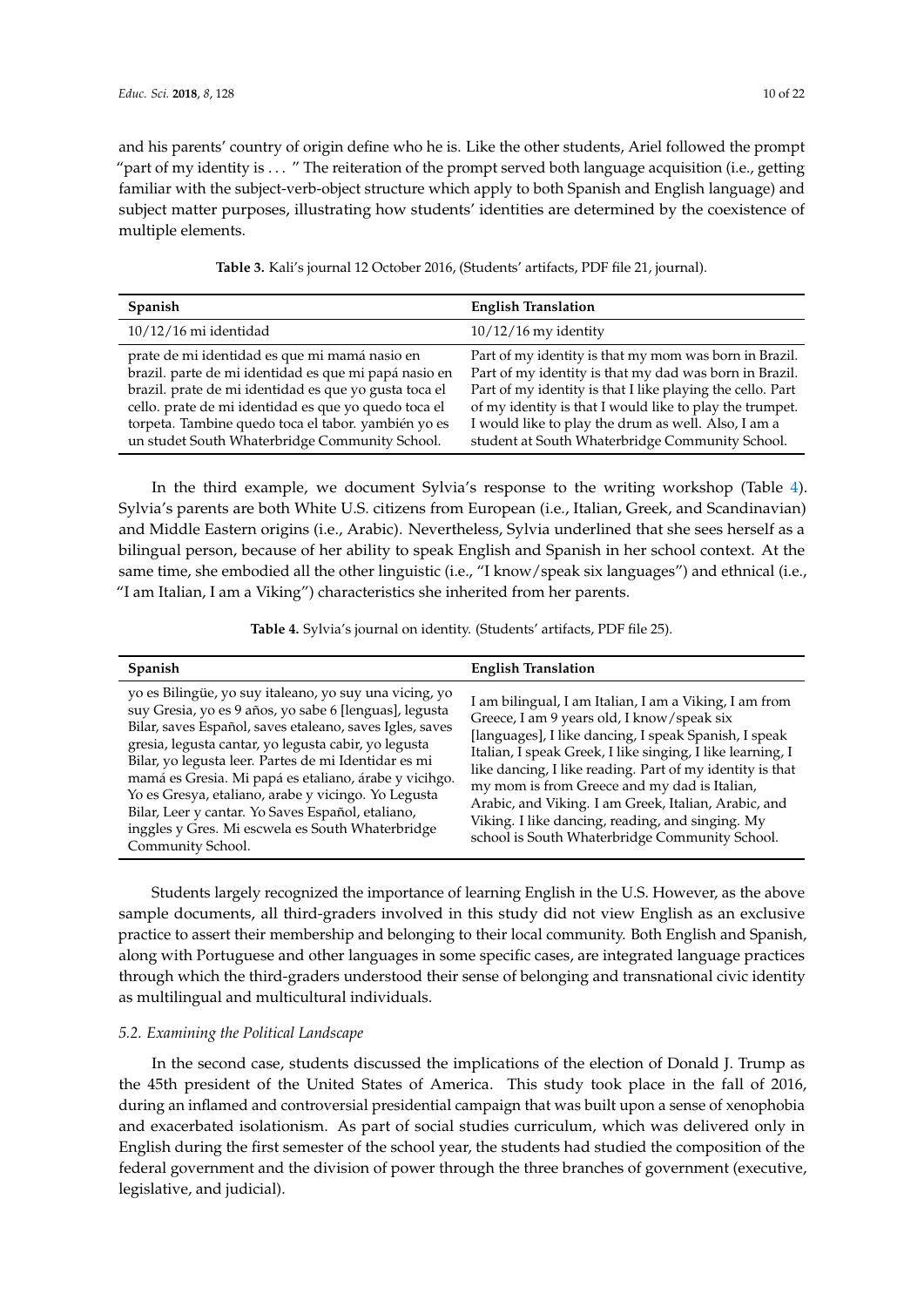<span id="page-10-0"></span>In the excerpt below (Table [5\)](#page-10-0), we document part of such class discussion as reported in the first author's participant observation and research journal.

| Spanish                                                                                                                                                              | <b>English Translation</b>                                                                                                                                                  |
|----------------------------------------------------------------------------------------------------------------------------------------------------------------------|-----------------------------------------------------------------------------------------------------------------------------------------------------------------------------|
| Ms. Ramírez: ¿Serena, qué piensas tú [acerca del                                                                                                                     | Ms. Ramírez: Serena, what do you think [about the                                                                                                                           |
| nuevo presidente]?                                                                                                                                                   | new president]?                                                                                                                                                             |
| Serena: Yo pienso que Donald Trump es malo porque<br>él has estado haciendo cosas malas como si los padres<br>se van a sus países, los niños se van a ser adoptados. | Serena: I think that Donald Trump is bad because he<br>has been doing bad things, such as if parents are<br>deported to their countries, their children will<br>be adopted. |
| Emma: yo me voy con mi mamá si ella se va, porque                                                                                                                    | Emma: If my mom will have to leave, I will go with                                                                                                                          |
| estamos construyendo una casa en El Salvador.                                                                                                                        | her because we are building a house in El Salvador.                                                                                                                         |
| Ms. Ramírez: ¿Cassandra, qué opinas tú?                                                                                                                              | Ms. Ramírez: Cassandra, what is your opinion<br>about that?                                                                                                                 |
| Caassandra: Mi opinión es que es muy malo porque                                                                                                                     | Cassandra: My opinion is that he is very bad because                                                                                                                        |
| él dice, como ella (refiriéndose a Emma) dice, que si                                                                                                                | he says, as she said [referring to Emma], that if                                                                                                                           |
| alguien no nació aquí [en EE. UU.] necesita ir al país                                                                                                               | people were not born here, they need to go back to                                                                                                                          |
| que nació y por eso no puede estar en esta escuela.                                                                                                                  | their countries so they cannot stay in this school.                                                                                                                         |
| Ms. Ramírez: Yo sé que esta es una noticia muy                                                                                                                       | Ms. Ramírez: I know this is a very strong news. I                                                                                                                           |
| fuerte. Yo quiero que cada uno mantenga una                                                                                                                          | want everyone to maintain a positive mindset.                                                                                                                               |
| mentalidad positiva. Aunque Donald Trump quiera                                                                                                                      | Although Donald Trump wants to pass a law, he                                                                                                                               |
| pasar una ley necesita que otra gente la apruebe. Sus                                                                                                                | needs other people to approve it. Your parents have                                                                                                                         |
| padres tienen muchos años aquí [] Quiero que                                                                                                                         | been here for many years [] I want you to be                                                                                                                                |
| estén positivo que les digan a sus papas que su vida                                                                                                                 | positive, to tell your parents that their life will                                                                                                                         |
| va a seguir común y corriente.                                                                                                                                       | continue exactly as it has been until now.                                                                                                                                  |

**Table 5.** Class discussion about the 2016 Presidential Election (Field note, week 9, page 3).

Ms. Ramírez is cognizant of her role as educator of children from immigrant families in a DLI setting. She strives to promote empathy among all students in the classroom. She is an immigrant herself and feels the struggle of being between countries. Students were concerned with the new presidential immigration policy, regardless of their individual race or ethnicity (i.e., Serena and Emma are Latinas and children of immigrants, while Cassandra is White and a descendent of U.S. born parents). To reassure students and help them overcome their fears, Ms. Ramírez implicitly alluded to the three branches of the U.S. government, the division of powers, and the institution of the president, Congress, and the Supreme Court, which are part of the third-grade social studies curriculum. Students learned this content about three weeks before the election and took a test in English on this topic at the end of October, during their Spanish class. However, they never addressed the topic of balance of powers in Spanish. The conversation about the presidential election had the potential to empower the students but was developed differently in the English and the Spanish cohort, as the first author recorded in a field note:

It is my understanding that the English cohort had a similar conversation in class on the day after the election. They talked about the results. One of the students mentioned that, regardless the results, nothing bad could happen to them neither to anyone else in the country because the U.S. government is based on three separate branches so the president cannot do whatever he wants without the approval of the other two branches, as they studied in class a couple of weeks ago. The students said that they wrote an entry in their English journals about the presidential election and the connections with the three branches of the government. However, they did not complete a similar activity with their Spanish journal. (Field note week 9, p. 1)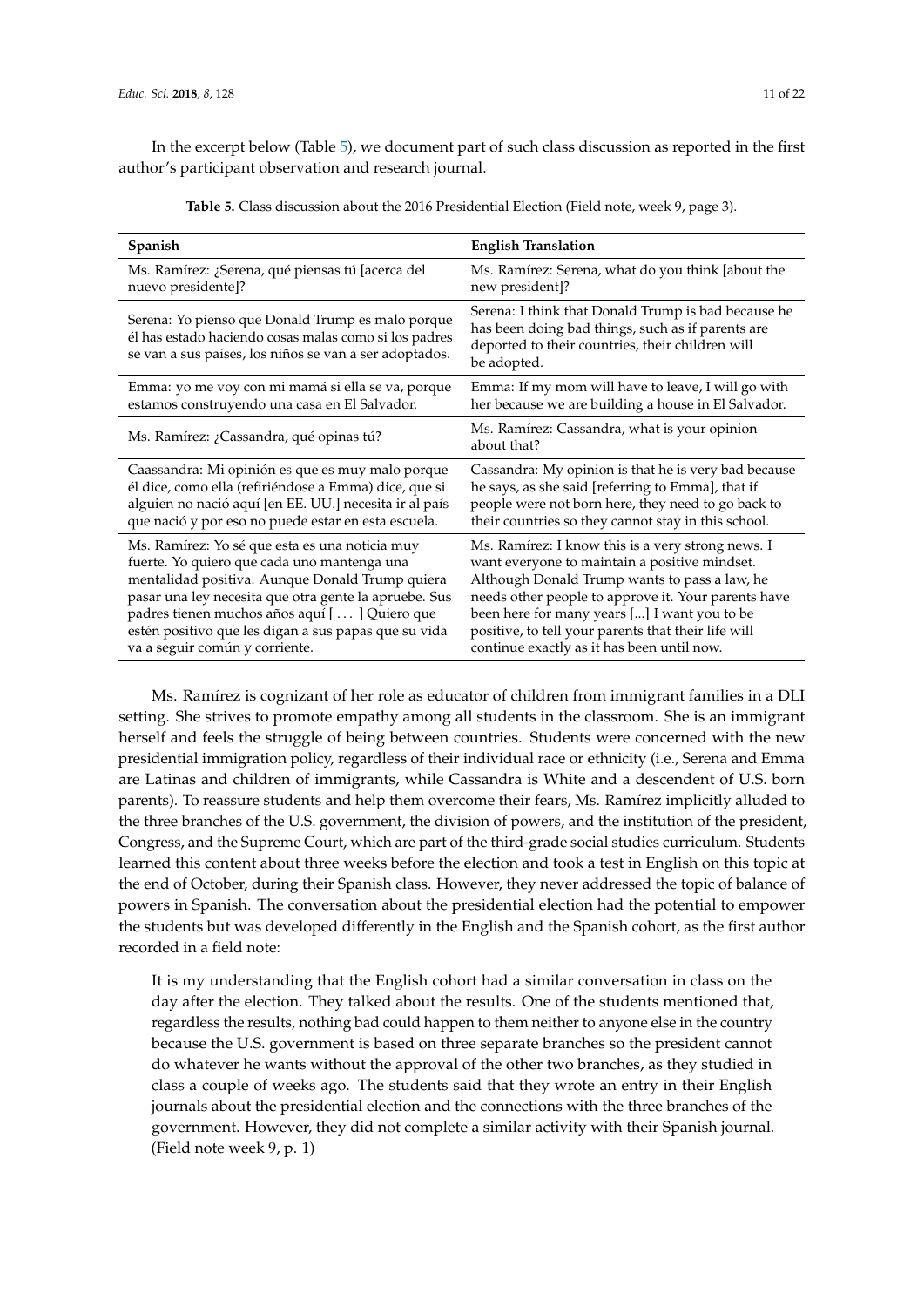Because of time constraints, one of the two students' cohorts had to take an English test on the U.S. Constitution during the Spanish class (because students are required to take standardized tests during the same period of time, they take them in English regardless of their week's language of instruction). In the writing prompt, students were asked: "Explain why the U.S. Constitution is an important document. Be sure to include important details in your answer" (Field notes, week 9, p.1). This is Edith's answer as it appeared on her answer sheet; grammatical errors have not been corrected.

The constitusion is important because it is made by the president. Who made the constitution? Obama and the Founding Fathers. Actully all presdient's made the constituton dury the president's of the United States of America. My question is are those kids rich because they meeted president Obama. The constitution is so important for the presidents very mega important. It is mega impotant. For us to evre buddy in the hole intire world not for some pepele. (Edith's U.S. Constitution test answer, Students' artifacts, PDF file 29)

Edith, as many of her classmates, is a U.S. born child from a family that emigrated from Central America. On the front page of her exam, there was a picture of former president Obama, interviewed by children reporters about the most important tenets of the U.S. Constitution. As a result of the interview, the authors placed in bold the three most important facts: (a) "the constitution set up our government;" (b) "it gives people rights," and (c) "we can change it" (Field notes, week 9, p. 1). These three main elements did not align with Edith's response, which instead focused on the involvement of former president Obama with the U.S. Constitution and the presence of children evidently from richer schools in Edith's interpretation, chosen to meet with the president.

We argue that if the English unit about the U.S. Constitution would have been supported by complementary instruction in the Spanish class, students might have been able to build upon this concept with a better understanding of how the Constitution bridges their identities and real-life experiences as children of immigrants in the U.S. Engaging in dynamic models of bilingualism [\[84](#page-20-17)[–86\]](#page-20-18), students could bridge the content of languages and contexts, developing meaningful connections between their school and home experiences. In this case, the use of translanguaging aligned with this specific task (series of instruction strategies where teachers use translanguaging as scaffold) [\[86\]](#page-20-18) could have sustained a more holistic understanding of the child as emergent bilinguals and transnational citizens who are directly impacted by the new political landscape.

Supporting the acquisition of social studies content in both English and Spanish at once could promote a richer understanding and prompt a better depth of understanding in the student's response. In addition, it could provide the opportunity to promote a counter-hegemonic social studies curriculum, as envisioned in a transnational civic education perspective. Edith and many of her classmates are transnational citizens, which means that they embody the richness of their multicultural and multilingual glocal society. The risk is that instead of understanding their transnational experience as a plus, these students only perceive it as what differentiates them from those "rich kids" dominating their exam cover page.

What excerpts from Edith's assignment shows is the need to reconsider some aspects of program structure and instructional strategies. Incorporating the presidential election into Spanish language arts activities, such as the journal logs, could have supported the social studies curriculum, acquired in the English class, with the development of related knowledge and vocabulary about how the U.S. government functions in the Spanish class. This would have consolidated understanding and nurtured dual language learners' academic vocabulary, impacting their entire communities and increase perspectives in the social studies. In this sense, the program articulation (i.e., during fall, science is taught in Spanish, while social studies is conducted in English and reinforced in Spanish; the Second Step portion of the social studies curriculum is taught in English and Spanish at the same time) may have limited the students' engagement with a more profound understanding of the interconnections between identities, citizenship, and power. Considerations about the sustainability of this program articulation and the compensation through translanguage scaffolding, as emerged from this results section, will be further explored in the discussion and implication sections.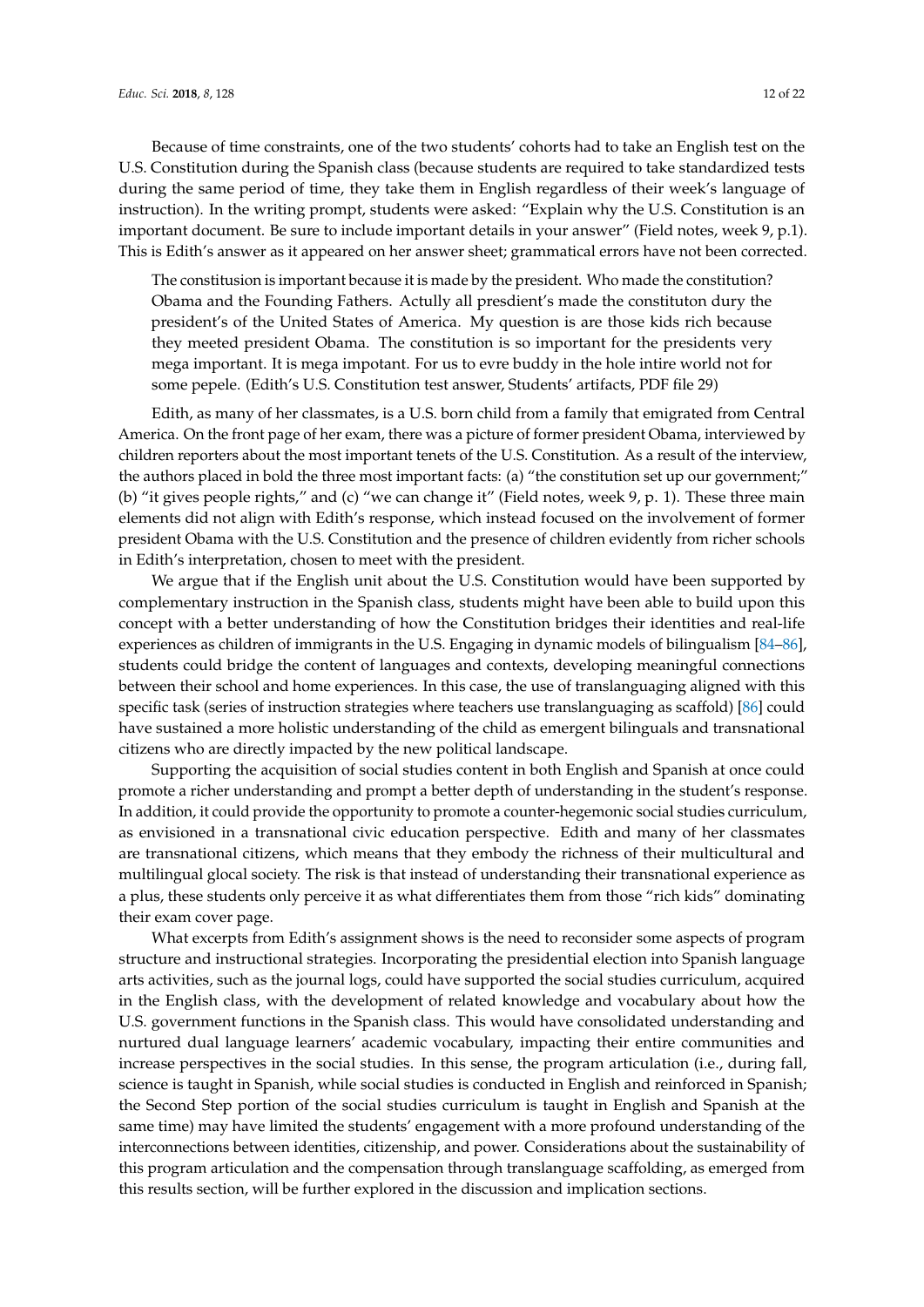#### *5.3. Transnational Civic Education through the Second Step Curriculum*

The third data set that contributed to exploring and understanding how students' transnational civic identities are partially incorporated in the social studies curriculum is the Second Step curriculum. Second Step is a program implemented in the school district to foster social–emotional learning, prevent bullying, and emphasize child protection [\[87\]](#page-20-19). The district required educators to integrate Second Step into the curriculum, teach at least one lesson per week, and reinforce the skills introduced in the lesson throughout the day. The goal is to facilitate students in acquiring problem-solving skills to use at school and home.

Let's imagine that two third graders are fighting over a stuffed animal. They finally find a mutual agreement and decide to share it. This is an example of problem solving steps. In English: name the problem, think about some solutions, consider the consequences (good and bad), and come up with a plan. What was the best choice to pick? It is so important to encourage parents to try to use this set at home with kids. When kids get out of control and get loud, our instinct as parents is to yell back. Instead, the quieter and calmer you keep yourself, the more likely you are that your child will also calm down with you. Second Step is all about learning to deescalate problems, instead of escalating by getting louder, and getting bigger. It is important as the adults that are modeling with the calming down steps for them, which is not always easy. (Field notes, file 06, Second Step meeting, recorded on 4 October 2016)

In this passage, I paraphrased Ms. Ramírez's response in an informal interview, which occurred during teacher preparation time. Second Step targeted the students, their families, and their communities at the same time. The curriculum could be adapted to the transnational experiences of students. The intent was to communicate problem-solving skills that can benefit individuals in de-escalating controversies and reaching a win-win situation.

Second Step included 22 lesson plans, a teacher textbook, and multiple explanatory cardboards, all in English. At the beginning of the 2016–2017 school year, Ms. Ramírez received the first Second Step posters in Spanish that she hung on one of the classroom closet doors. The Spanish version helped shift the Second Step curriculum closer to Latinx students, even if the literal translation is not always completely accurate. I will add an example, as discussed with the teacher, to better explain this point. "Use self-talk" has been translated with "habla contigo mismo," which in English would be closer to the expression "talk to yourself." Also, the literal cultural translation of "talk to yourself" would be considered a sign of mental illness: in Latin American culture, someone who talks to her/himself is considered crazy. Self-talk, in the U.S. culture, commonly refers to the positive and therapeutic act of introspection with oneself to promote self-esteem and contribute toward decision-making. The expression "talk to yourself" in Spanish is less common and does not contain quite the same accuracy in meaning as "use self-talk." Employing the phrase "talk to yourself" in Spanish does not convey the significance held in English. The expressions need to be culturally adapted to the Latinx community, instead of simply translated. In fact, the use of self-talk as a thinking strategy is not as commonly promoted in the Latinx community as it is in the White community.

Latin American cultures live in a more collective and shared dimension. In the song "Latino América" the Puerto Rican band Calle Trece argues "Aquí se comparte, lo mío es tuyo" [Here we share, what is mine is yours]. Sharing is one of the most distinctive characteristics of Latin American culture. Therefore, rather than talking to oneself, a Latinx would share his/her thoughts with someone else, talk it through, and find a solution. It follows that in order to promote the content of the Second Step curriculum, the teacher has to culturally adapt each teaching to her classroom, as she explained in this interview (Table [6\)](#page-13-0):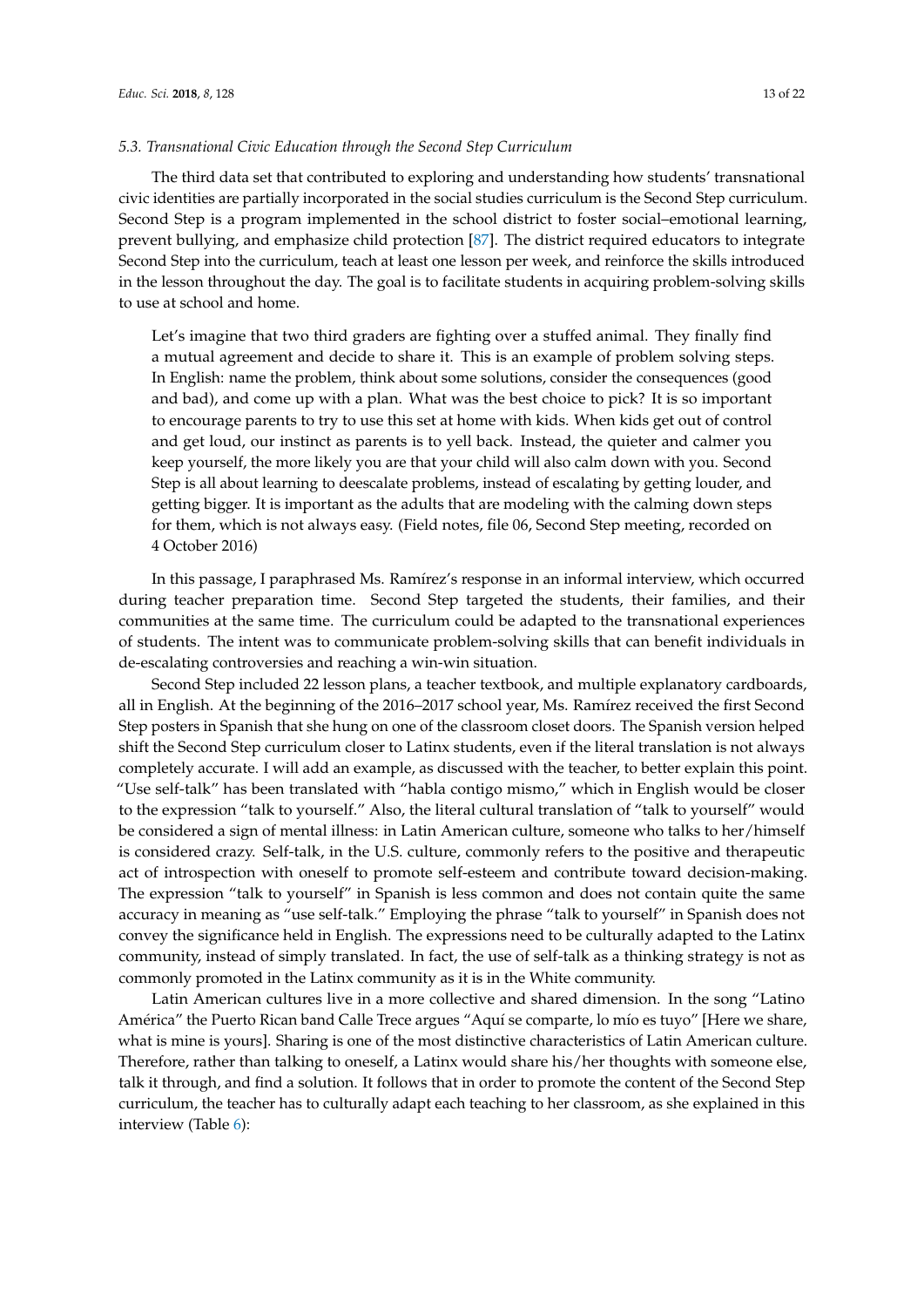<span id="page-13-0"></span>**Table 6.** Teacher's interview about the Second Step Curriculum (audio file 02, transcription section 10, recorded on 22 September 2016).

| <b>Spanish</b>                                                                                                                                                                                                                                                                                                                                                                                                          | <b>English Translation</b>                                                                                                                                                                                                                                                                                                                                                                                |
|-------------------------------------------------------------------------------------------------------------------------------------------------------------------------------------------------------------------------------------------------------------------------------------------------------------------------------------------------------------------------------------------------------------------------|-----------------------------------------------------------------------------------------------------------------------------------------------------------------------------------------------------------------------------------------------------------------------------------------------------------------------------------------------------------------------------------------------------------|
| Pero sí, definitivamente tú tienes que conectar el niño<br>con la vida real, con la que ellos están viviendo. El<br>currículo no es hecho así. El currículo tiene algo<br>totalmente diferente. Yo lo hago en español, pero yo<br>ya esto lo voy a aplicar de una manera distinta. Y lo<br>importante es esto. Lo importante es eso, es que ellos<br>puedan alcanzar el objetivo de lo que están viendo de<br>la clase. | But yes, you definitely have to connect the child with<br>the real life in which they are living. This curriculum<br>is not done like this. This curriculum has something<br>totally different. I do it in Spanish, but I'm going to<br>apply it in a different way. And the important thing is<br>this. The important thing is that they can reach the<br>goal of what they are seeing in the classroom. |

One example, of how Ms. Ramírez connected the Second Step curriculum to the students' own experiences is the ice-breaking activity she used during the second unit that focused on empathy (Table [7\)](#page-13-1). The unit suggested following four stages: (a) students learn to identify and understand their own and other's feelings, (b) students take other's perspectives, (c) students develop compassion for others, and (d) students develop friendship skills to get along better with others (Classroom materials, file 01, PDF, Third grade Second Step Curriculum, p. 11). After considering this unit description, Ms. Ramírez decided to proceed with the activity described in the field note below (Table [7\)](#page-13-1).

<span id="page-13-1"></span>

| Spanish-English                                                                                                                                                                                                                                                                                                                 | <b>English Translation</b>                                                                                                                                                                                                                                                                                                      |
|---------------------------------------------------------------------------------------------------------------------------------------------------------------------------------------------------------------------------------------------------------------------------------------------------------------------------------|---------------------------------------------------------------------------------------------------------------------------------------------------------------------------------------------------------------------------------------------------------------------------------------------------------------------------------|
| [Second step curriculum: Identifying other                                                                                                                                                                                                                                                                                      | [Second step curriculum: Identifying other                                                                                                                                                                                                                                                                                      |
| people's feelings.]                                                                                                                                                                                                                                                                                                             | people's feelings.]                                                                                                                                                                                                                                                                                                             |
| Ms. Ramírez: el objetivo de hoy es aprender la<br>palabra empatía. Es cuando alguien está pasando por<br>un momento difícil o esta triste y ustedes hacen algo<br>para ayudarlo. Ustedes no van a estar allí solo a<br>mirarlo ustedes los ayudan. ¿Alguien quiere<br>compartir algo que le paso en su familia o<br>sus amigos? | Ms. Ramírez: Today's goal is to learn the word<br>empathy. It is like when someone is going through a<br>difficult moment or is sad and you do something to<br>help him/her. You do not stay there, just looking at<br>him/her. You help them. Does anyone want to share<br>something that happened to their family or friends? |
| Fernando: Una vez mi familia y yo fuimos a KMart a                                                                                                                                                                                                                                                                              | Fernando: Once my family and I went to Kmart to                                                                                                                                                                                                                                                                                 |
| comprar algo de la máquina y mi mama se deslizo en                                                                                                                                                                                                                                                                              | buy something for our car and my mom slipped in                                                                                                                                                                                                                                                                                 |
| el agua y se golpeó. Y mi papá la ayudó y la llevó                                                                                                                                                                                                                                                                              | the water and bumped her head and hit herself. And                                                                                                                                                                                                                                                                              |
| para la casa.                                                                                                                                                                                                                                                                                                                   | my dad helped her and took her home.                                                                                                                                                                                                                                                                                            |
| Jacob: Una vez mi mama en la casa se cayó y se                                                                                                                                                                                                                                                                                  | Jacob: Once my mom fell down and hit her ahead                                                                                                                                                                                                                                                                                  |
| golpeó la cabeza y yo llame el 911.                                                                                                                                                                                                                                                                                             | and I called 911.                                                                                                                                                                                                                                                                                                               |
| Ms. Ramírez: ¡Wow! ¿Tú llamaste el 911? ¿Y qué                                                                                                                                                                                                                                                                                  | Ms. Ramírez: Wow! Did you call 911? And what did                                                                                                                                                                                                                                                                                |
| le dijiste?                                                                                                                                                                                                                                                                                                                     | you say?                                                                                                                                                                                                                                                                                                                        |
| Jacob: Que mi mama estaba en el piso y se cayó y                                                                                                                                                                                                                                                                                | Jacob: That my mom was on the floor and fell and                                                                                                                                                                                                                                                                                |
| necesitaba ayuda.                                                                                                                                                                                                                                                                                                               | needed some help.                                                                                                                                                                                                                                                                                                               |
| Ms. Ramírez: Esto es importante. Cuando pasa algo                                                                                                                                                                                                                                                                               | Ms. Ramírez: This is important. When something like                                                                                                                                                                                                                                                                             |
| así, ustedes tienen que llamar el 911, pero solo                                                                                                                                                                                                                                                                                | that happens, you have to call 911, but only                                                                                                                                                                                                                                                                                    |
| por emergencias.                                                                                                                                                                                                                                                                                                                | for emergencies.                                                                                                                                                                                                                                                                                                                |
| [All students share experiences.]                                                                                                                                                                                                                                                                                               | [All students share experiences.]                                                                                                                                                                                                                                                                                               |

**Table 7.** Field notes, Week 08, 31 October–4 November 2016.

Ms. Ramírez often engaged in classroom conversations through a dialogical approach with her students. The open dialogue with her class is the instructional strategy that Ms. Ramírez used to interculturally mediate content, elicit student participation, and facilitate the learning process. She recognizes the relationship between language and culture with the intent to develop such understanding in her students. The Second Step program has the potential to offer Latinx students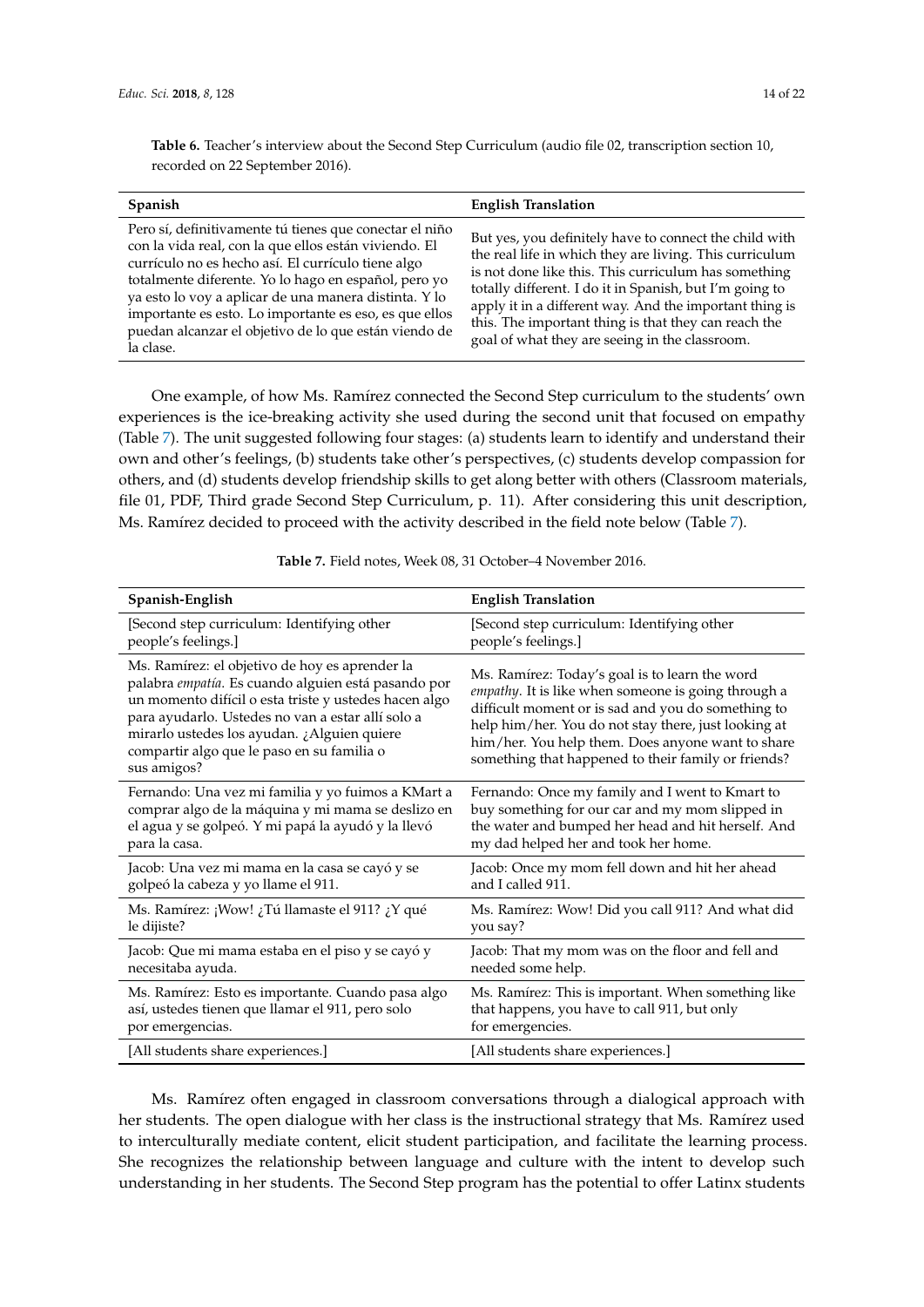those hidden parts of the curriculum that can contribute to closing the opportunity gap with access to problem-solving strategies that can be applied to different academic situations and social life events. In addition, the proper linguistic and cultural adaptation that Ms. Ramírez developed for her classroom has the potential to integrate and expand the complex transnational civic identity that these third-grade emergent bilinguals are developing. The modality in which problem-solving and issues de-escalation is presented in the Second Step proceeds from a typical White U.S. cultural context and leads to the development of a particular civic identity where citizens are individuals who contribute to the public wellness. Through Ms. Ramírez's adaptation, this individualistic civic idea is translated and shaped into a more collective and shared dimension in which the transnational community of students live and develop in this northeast microcosm of the U.S. Once again, it is the dual language teacher's responsibility to adapt the curriculum so that it can become accessible to marginalized groups and nurture their transnational civic identities. Changing the dominant and distorted view of this type of curriculum could function as a clear signal to stop perpetuating the exclusion of marginalized identities.

#### **6. Discussion**

In the results section, we documented how during our 10-week ethnographic study, Ms. Ramírez and her students reflected on the languages they speak and the places they belong to as means to understand their evolving identities. We focused on the relations between identity, sense of belonging, transnationalism, and language practices. We documented, through three representative data sections, how DLI programs offer multiple opportunities for Latinx students to fully develop as transnational citizens in the U.S. At the same time, we documented how some features of this program's articulation, which definitely separated English and Spanish instruction, may limit the development of a dynamic bilingualism and constrain the possibilities offered to the students.

Research shows [\[18](#page-18-1)[,88–](#page-20-20)[92\]](#page-21-0) that students enrolled in DLI programs are "capable of achieving as well as, and in some cases better than, non-immersion peers on standardized measures of reading and math" [\[18\]](#page-18-1) (p. 1). Nevertheless, such results are connected to the way DLI programs are organized and instruction is executed. The disconnection between Spanish and English may create an unequal expectation on linguistic capital [\[93\]](#page-21-1) and self-contain the development of bilingual and bicultural identities, as demonstrated through the examples we reported in the findings section. Our reflections on this strict separation of languages brought us to reconsider the program's articulation in a way that we did not anticipate at the beginning of the study.

Bilingual education programs can provide emergent bilinguals with the basic infrastructure on which they can truly accomplish academic achievement, bilingualism, biliteracy, and develop cross-cultural competencies. These goals cannot be obtained without a profound consideration of the students' hybrid and fluid identities. Use of Spanish as the language of instruction supports Latinx students' language development and connects them with their heritage cultures. This is only the starting point for considering the multiple assets children of immigrants bring to social studies and transnational civic education. One potential benefit educators should strive to cultivate in immigrant children is an open disposition to diversity, which develops from an understanding of the hybrid and fluid identities of students and teachers.

While engaging with the teacher and the students, we came across multiple examples of how the program structure could inevitably influence the identity development process in ways that we did not anticipate at the beginning of the study and brought us to question some assumptions of bilingual models [\[64\]](#page-19-15). On one hand, separating spaces for languages practices encourages students to communicate in one specific language. On the other hand, it represents a contradiction of many students' personal experiences, where languages are bridged in the same context. The use of multiple languages in the same classroom is seen as problematic instead of being considered a resource that can be systematically used through translanguaging strategies and the development of third spaces.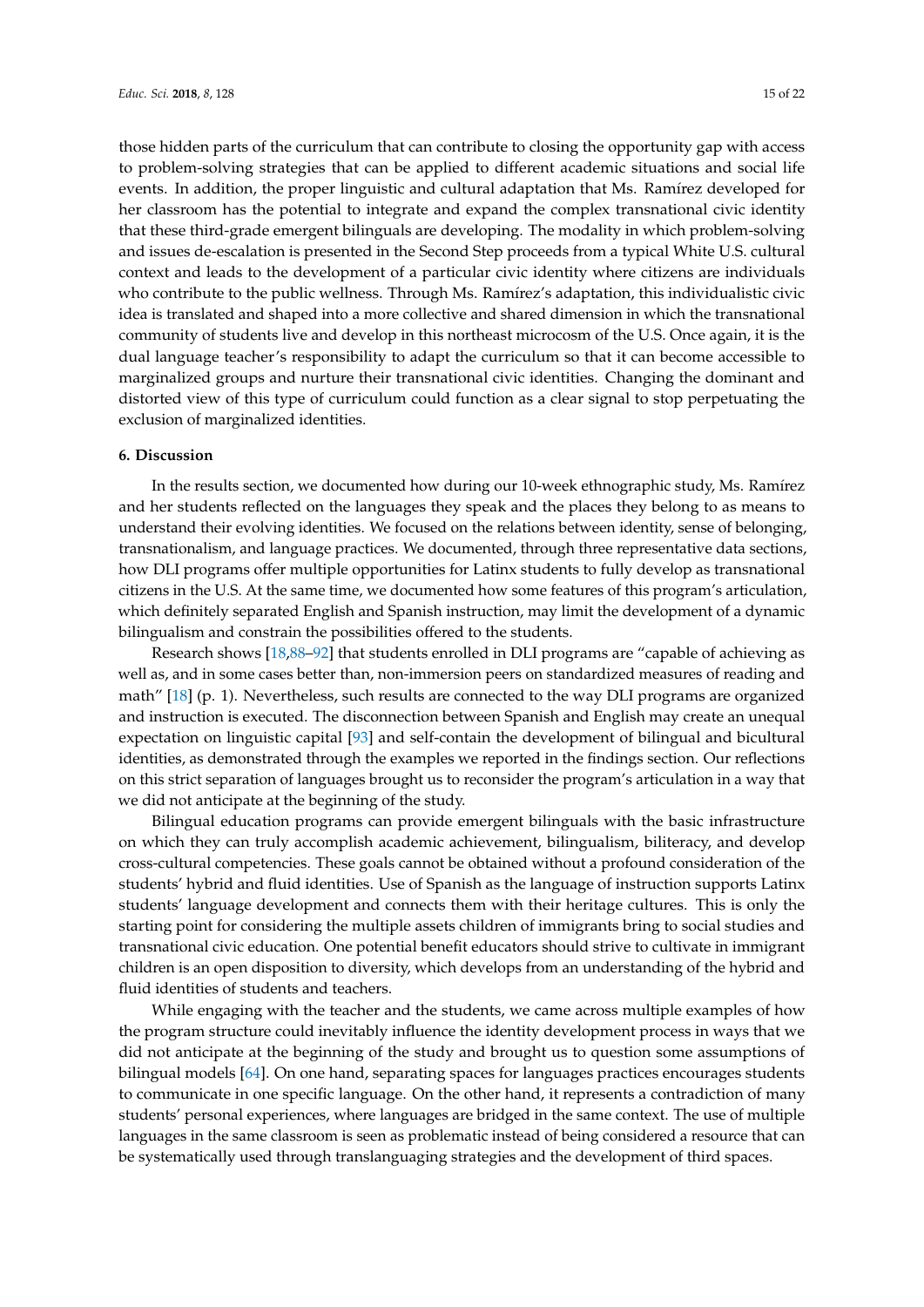In this perspective, DLI programs should not be just an instrument to facilitate Latinx students in their acquisition of English, but rather a twofold opportunity for Latinx students to nurture their community language and culture, and for English speaking students to embrace that community and develop a sense of belonging and membership through language. DLI programs can become a counter-hegemonic instrument because of the potential to dismantle power relations based on race and socioeconomic status among other elements. The use of Spanish as the language of instruction is not enough to develop a suitable DLI program. Students need culturally sustaining practices that allow all to engage in conversations, where marginalized groups can have their voices heard and students from dominant groups can advocate for a more equal distribution of resources. This sense of inclusion increases the quality of democratic, transnational civic education and provides important anchors to content in areas of civics, history, economics, and geography.

For example, providing a Spanish translation of the Second Step curriculum does not automatically provide a valid culturally sustaining model to develop transnational citizens. Without Ms. Ramírez's intercultural mediation, the Second Step curriculum risks re-inscribing White, middle class values on Latinx students like many other traditional social studies curricula have done in the past. Ms. Ramírez's recognition of the relationship between language, the contents of the Second Step curriculum, and her adaptation can lead to important considerations in terms of bilingual teacher preparation.

Cognizant of the new sociopolitical climate when this research was conducted, multiple issues of power that linked old and new generations of immigrants were examined. For this reason, the researchers explored the hybrid and fluid identity development of Latinx students in DLI settings from a clearly-stated epistemological lens [\[36\]](#page-18-10) while trying to increase inclusion and enact counter-hegemonic narratives and transnational civic education. If the Latinx students in this study understood that their identities proceed from their sense of belonging and language practices, they would have probably been more inclined to consider the fundamental roles that belonging and language represent for all individuals. In this way, they could embrace inclusion and avoid reproducing colonizer privilege toward other minorities.

Student identities formed through their understanding of different aspects of culture. The DLI classroom provided the context in which to explore language and these aspects of culture. As students examined and shared their experiences and artifacts of their cultures, they developed what we are interpreting as a transnational civic culture that places identity, belonging, and community as central components in the curriculum. The dialogical approach of the teacher emphasized her creation of a third space where students could share their identities and discuss issues relevant to communities ranging from the local to the global to the glocal. In their study involving secondary students discussing human rights and global issues, Myers and Zaman [\[94\]](#page-21-2) found that student positionality was a central component when examining different perspectives on these issues. In addition, they write that their findings "suggest that one-size-fits-all civic education programs that concentrate primarily on national patriotism may push away linguistically and culturally diverse youth" (p. 2618). For these reasons, we encourage more studies of DLI programs and their potential to facilitate or encourage the development of transnational civic education curricula.

Traditional civics education that is grounded only in national identity denies a range of identities and perspectives. This has deep implications as they relate to the nature of our democratic communities. How democratic can they be when members of the community are excluded from conversations that determine the future of each member of the community? Although limited due to the fact that we examined a specific DLI program, Ms. Ramírez provided an illustration of a third space where the complexity of different identities and scales of community were expressed against the backdrop of social issues and social justice. This is why we interpret her curriculum as promoting the conditions for transnational civic education.

Imagining a new space, a third-space [\[63\]](#page-19-14), for transnational civic education, could provide the opportunity for students and teachers to co-construct their fluid and hybrid identities and approach languages and cultures with learning as a holistic dimension. As "an act of communication between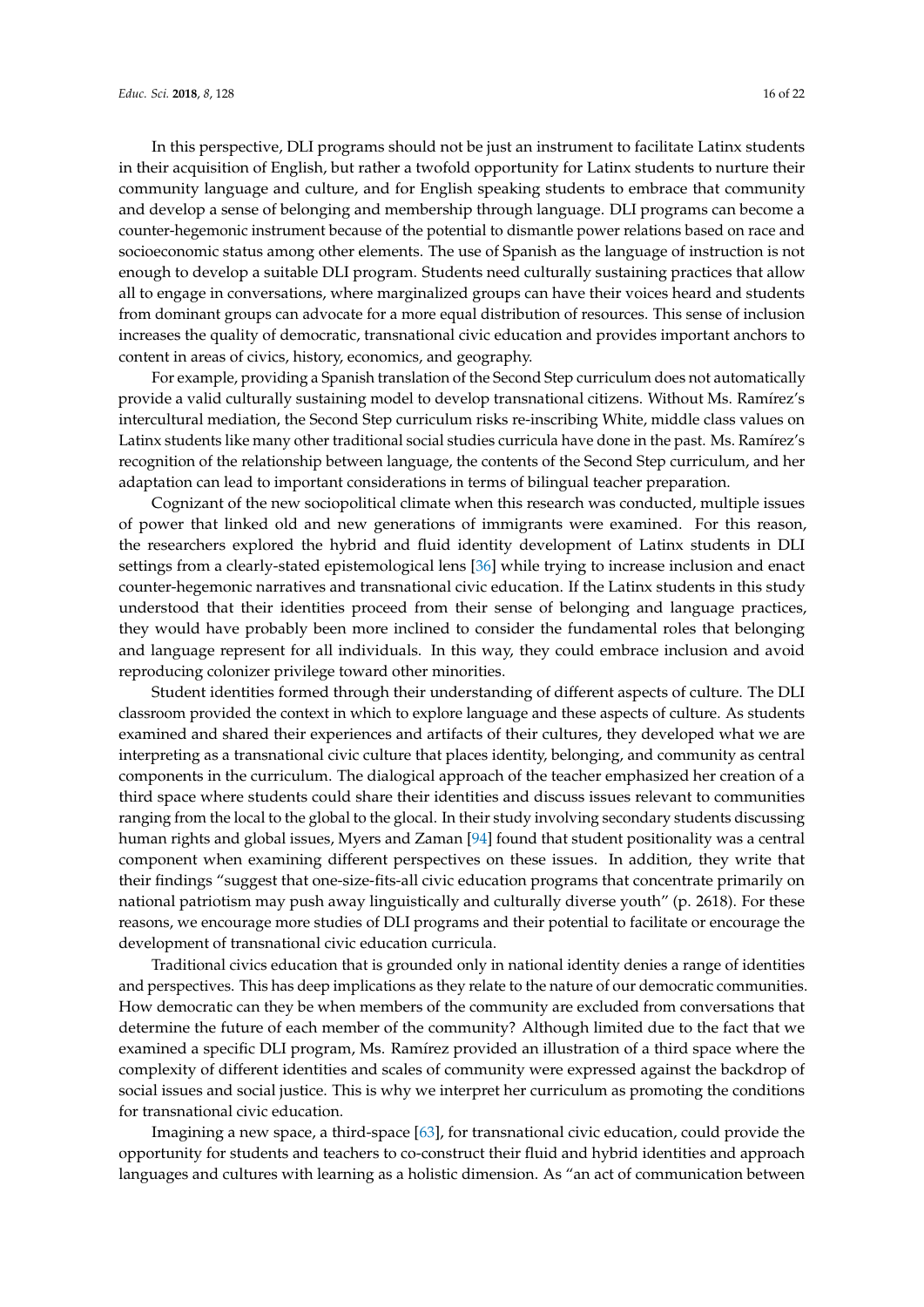the I and the You" [\[50\]](#page-19-18) (p. 20), the physical and metaphorical boundaries between languages, cultures, and geographical locations can be re-imagined, leading to a sense of belonging that affirms the right of Latinx students to exist in their glocal communities.

#### **7. Conclusions**

The main goal of this study was to expand our knowledge and understanding of policies and practices in DLI elementary schools as a method to advocate for linguistically and culturally diverse learning environments where transnational civic identities are encouraged. Rapidly changing demographics of U.S. schools demand a deeper reflection on the contents and instructional practices that aim to develop hybrid and fluid identities in social studies education and DLI settings. Senses of belonging and language practices are essential components of children's identities and should be considered as such in the implementation of future school policies. The results of this study contribute to the expanding field of identity development in early elementary DLI settings in terms of knowledge, policy, and practices.

First, this study increases our knowledge of students' multiple identities development in DLI settings. An abundance of prior research has described the relationship between English and Spanish language alongside its effects on proficiency and identity formation. Yet the interrelationship between the sense of belonging and language practices as part of imagined communities in DLI early grades has not been addressed from a clearly stated epistemological perspective. As a result, it has not received much attention in the literature.

Second, a heightened knowledge of the complexity of students' multiple identities can impact policy implementation in elementary schools. In particular, we refer to the necessity of linking the consideration of places and belonging as strictly connected with two-way DLI programs in local communities. This study advocates for a change in both policy and public opinion. It calls for educators to share responsibility on two fronts; teachers should offer children the opportunity to develop strong academic-oriented identities while educators must work with colleagues, community members, and institutions to promote diversity while examining dominant discourses that function to marginalize students.

Though this study is based on Spanish language instruction and Latinx culture, some implications can be transferred to less commonly taught languages in bilingual programs, with appropriate considerations concerning the characteristics of the local heritage community. DLI curricula play out in the everyday practices of teachers and students in schools. Here, there exists potential to provide suggestions and recommendations for broadening the curricular and pedagogical practices for teacher preparation and educators of bilingual learners. Multiple questions remain in our mind, and the implementation of a longitudinal study may yet contribute answers to some of these questions.

At the beginning of our study we asked: What would our experience, in Italy for the first author and in the U.S. for the second author, be if we learned the multiple meanings of places, transnationalism, and languages in the social studies curriculum when we were children? Would we look at the world through different lenses if our respective societies had offered a broader range of multicultural possibilities and recognition at the onset of elementary education? With these questions in mind, we explored the experiences of third graders. We found that students became familiar with the concept of hybrid and fluid identity and began to observe themselves and their peers from more inclusive perspectives that indicated a transnational civic culture. A sense of fluid identity was more likely to develop for those students whose first language was Spanish, represented by 73% of the participants. However, it clearly emerged that some students from predominantly White and English-speaking communities engaged in complex identity development as well, considering the Spanish language and experiences built in the Latinx community as an integral part of their identity. This serves as a step toward more equitable learning environments. This path of recognition that they have begun in the earlier elementary grades could offer them a broader range of multicultural possibilities similar to those that impacted our adult life but were missing in our childhood. This has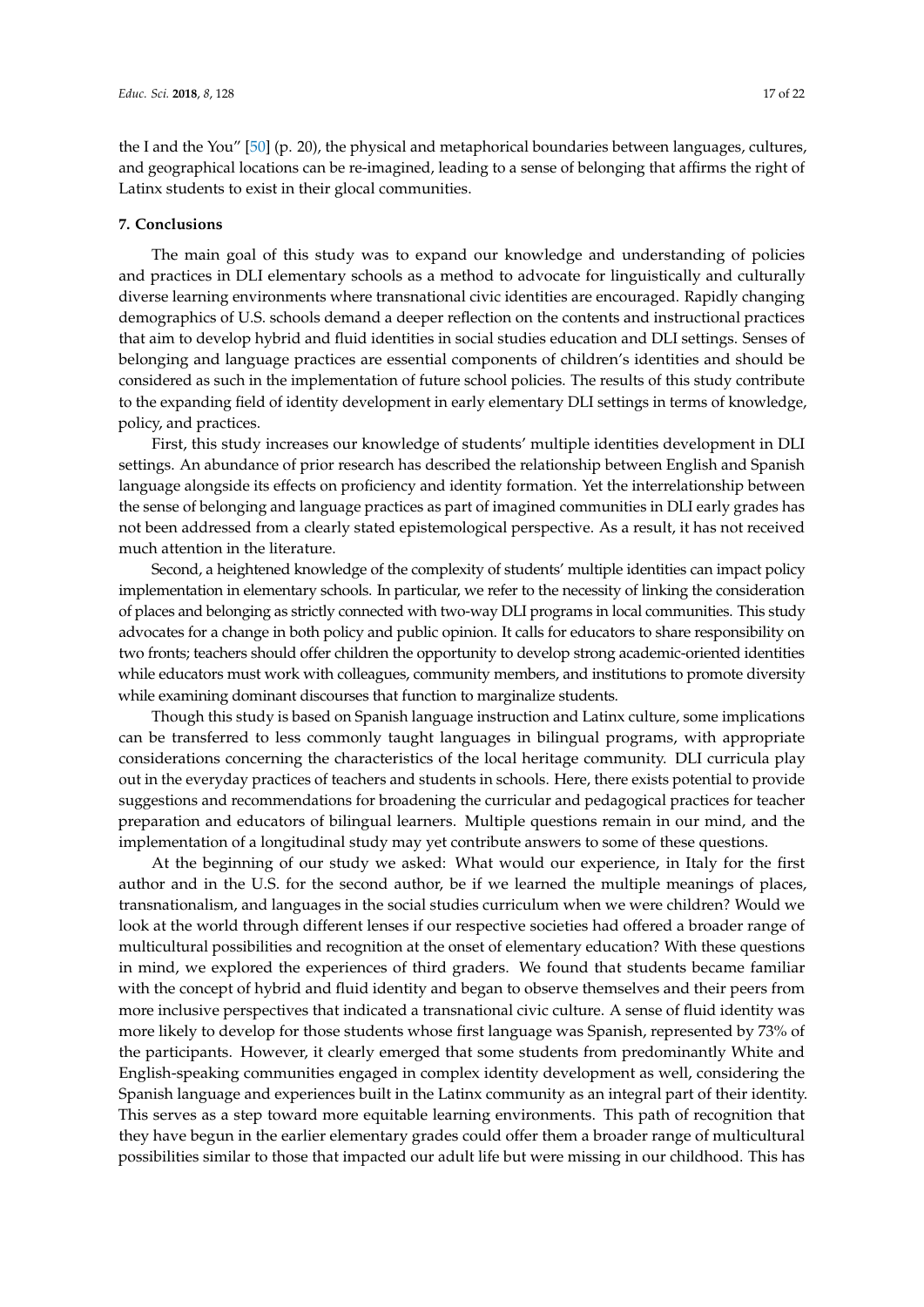the possibility of being a foundation for a social studies curriculum that encourages transnational civic culture and understanding.

**Author Contributions:** The authors conceived and designed the study. M.D.S. performed the research, analyzed the data, and wrote the initial report. S.C. substantially contributed to the IRB proposal and manuscript draft; M.D.S. and S.C. wrote the paper and reviewed the paper according to the reviewers' suggestions.

**Funding:** This research received no external funding.

**Acknowledgments:** We would like to acknowledge the teacher and the students who participated in the study, as well as the school district and the city, for welcoming the first author and allowing the research team to learn from them. We thank the anonymous reviewers for their careful reading of our manuscript and their many insightful comments and suggestions.

**Conflicts of Interest:** The authors declare no conflict of interest.

## **References**

- <span id="page-17-0"></span>1. Yoder, P.J.; Kibler, A.; van Hover, S. Instruction for English language learners in the social studies classroom: A meta-analysis. *Soc. Stud. Res. Pract.* **2016**, *11*, 20–39.
- <span id="page-17-1"></span>2. Di Stefano, M. Understanding How Emergent Bilinguals Bridge Belonging and Languages in Dual Language Immersion Settings. Ph.D. Thesis, Utah State University, Logan, UT, USA, 2017.
- <span id="page-17-2"></span>3. Camicia, S.P.; Di Stefano, M. Positionality and Glocal Encounters in Social Studies Teacher Education. In *Promoting Global Competence & Social Justice in Teacher Education*; Schwarzer, D., Bridglall, B., Eds.; Lexington Books: Lanham, MD, USA, 2015; pp. 279–297. ISBN 9781498504355.
- <span id="page-17-3"></span>4. Kymlicka, W. Forward. In *Citizenship Education and Global Migration: Implications for Theory, Research, and Teaching*; Banks, J.A., Ed.; American Educational Research Association: Washington, DC, USA, 2017; pp. xix–xxv.
- <span id="page-17-4"></span>5. Paris, D. Culturally sustaining pedagogy: A needed change in stance, terminology, and practice. *Educ. Res.* **2012**, *41*, 93–97. [\[CrossRef\]](http://dx.doi.org/10.3102/0013189X12441244)
- <span id="page-17-5"></span>6. Bashir, B. Beyond state inclusion: On the normalizing and integrating forces of deterritorialized citizenship and civic education. In *Citizenship Education and Global Migration: Implications for Theory, Research, and Teaching*; Banks, J.A., Ed.; American Educational Research Association: Washington, DC, USA, 2017; pp. 23–39.
- <span id="page-17-6"></span>7. Harry, B.; Klingner, J. Discarding the deficit model. *Educ. Leadersh.* **2007**, *64*, 16–21.
- <span id="page-17-7"></span>8. An, S. Asian Americans in American History: An AsianCrit perspective on Asian American inclusion in state U.S. history curriculum standards. *Theory Res. Soc. Educ.* **2016**, *44*, 244–276. [\[CrossRef\]](http://dx.doi.org/10.1080/00933104.2016.1170646)
- 9. Brown, K.D.; Brown, A.L. Silenced memories: An examination of the sociocultural knowledge on race and racial violence in official school curriculum. *Equity Excell. Educ.* **2010**, *43*, 139–154. [\[CrossRef\]](http://dx.doi.org/10.1080/10665681003719590)
- 10. Journell, W. When oppression and liberation are the only choices: The representation of African Americans within state social studies standards. *J. Soc. Stud. Res.* **2008**, *32*, 40–50.
- 11. Shear, S.B.; Knowles, R.T.; Soden, G.J.; Castro, A.J. Manifesting destiny: Re/presenting of indigenous peoples in K-12 U.S. history standards. *Theory Res. Soc. Educ.* **2015**, *43*, 68–101. [\[CrossRef\]](http://dx.doi.org/10.1080/00933104.2014.999849)
- 12. Woyshner, C.; Schocker, J.B. Cultural parallax and content analysis: Images of Black women in high school history textbooks. *Theory Res. Soc. Educ.* **2015**, *43*, 441–468. [\[CrossRef\]](http://dx.doi.org/10.1080/00933104.2015.1099487)
- <span id="page-17-8"></span>13. Camicia, S.P. *Critical Democratic Education and LGBTQ-Inclusive Curriculum: Opportunities and Constraints*; Routledge: New York, NY, USA, 2016.
- <span id="page-17-9"></span>14. Department of Education, Office of English Language Acquisition. *Dual Language Education Programs: Current State Policies and Practices*; American Institutes for Research: Washington, DC, USA, 2015; Available online: [http://www.air.org/sites/default/files/downloads/report/Duallanguage-Education-Programs-](http://www.air.org/sites/default/files/downloads/report/Dual language-Education-Programs-Current-State-Policies-April-2015.pdf)[Current-State-Policies-April-2015.pdf](http://www.air.org/sites/default/files/downloads/report/Dual language-Education-Programs-Current-State-Policies-April-2015.pdf) (accessed on 8 June 2018).
- 15. Goldenberg, C.; Wagner, K. Bilingual Education. Reviving an American Tradition. *Am. Educ.* **2015**, *39*, 28–44.
- <span id="page-17-10"></span>16. Spicer-Escalante, M.L. Introduction to dual language immersion: Utah's experience. In *Perspectives on Effective Teaching in Dual-Language Immersion and Foreign Language Classrooms*; de Jonge-Kannan, K., Spicer-Escalante, M.L., Abell, E.I., Salgado, A.J., Eds.; Communication Studies at Utah State University: Logan, UT, USA, 2017; pp. 3–15.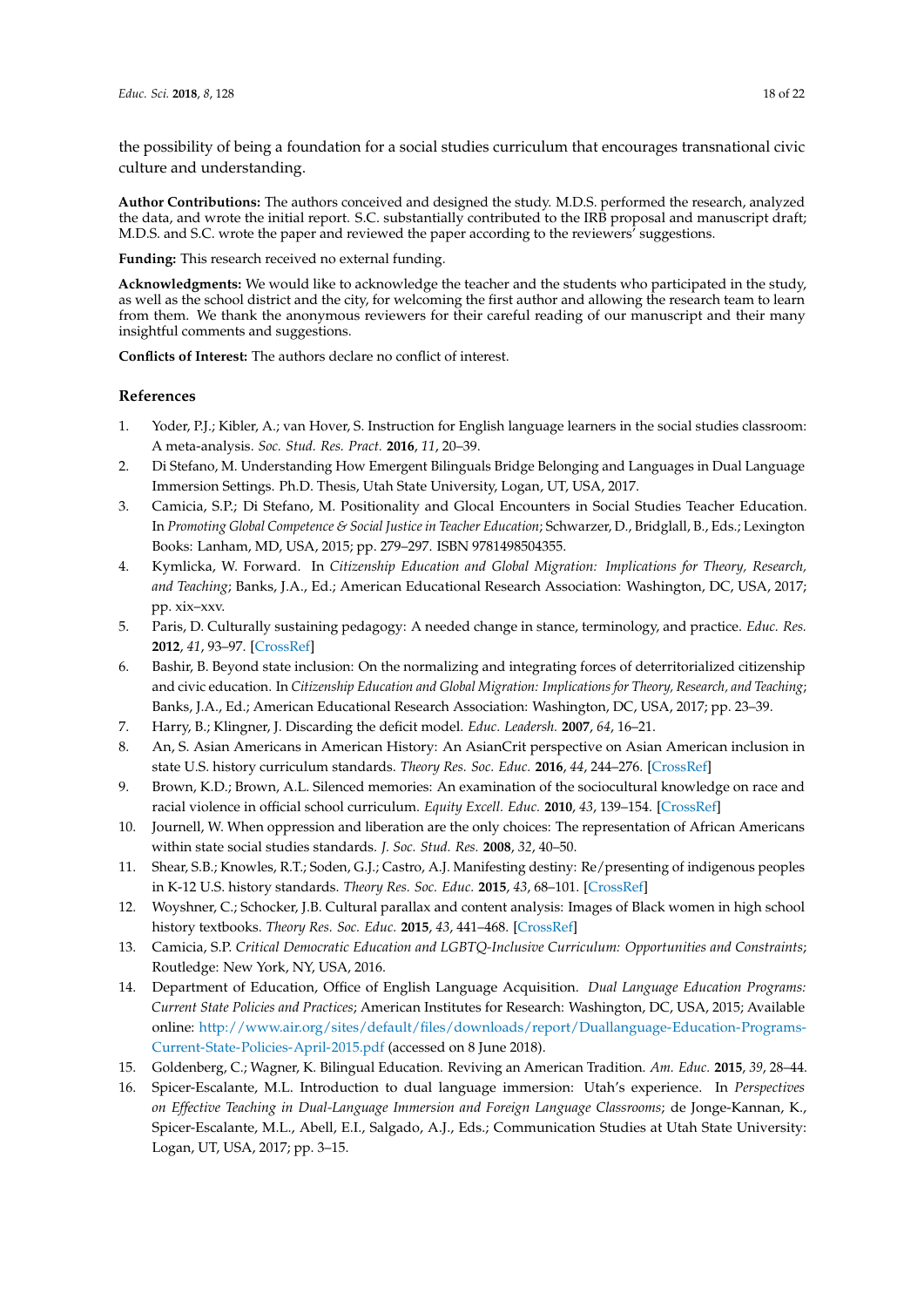- <span id="page-18-0"></span>17. Howard, E.R.; Lindholm-Leary, K.J.; Rogers, D.; Olague, N.; Medina, J.; Kennedy, D.; Sugarman, J.; Christian, D. *Guiding Principles for Dual Language Education*, 3rd ed.; Center for Applied Linguistics: Washington, DC, USA, 2018; ISBN 9780872811300.
- <span id="page-18-1"></span>18. Fortune, T. What the Research Says About Immersion. Chinese Language Learning in the Early Grades: A Handbook of Resources and Best Practices. pp. 9–13. Available online: [http://asiasociety.org/files/chinese](http://asiasociety.org/files/chinese-earlylanguage.pdf)[earlylanguage.pdf](http://asiasociety.org/files/chinese-earlylanguage.pdf) (accessed on 8 June 2018).
- <span id="page-18-2"></span>19. Spicer-Escalante, M.L.; Wade, O.; Leite, J. It takes a village to raise multilingual-multicultural children: The story of Utah dual language immersion. Presented at the 44th National Association of Bilingual Education, Las Vegas, NE, USA, 5–7 March 2015.
- <span id="page-18-3"></span>20. DeNisco, A. Hmong Dual Language Programs Preserve Culture. *District Admin.* **2015**, *51*. Available online: <https://www.districtadministration.com/article/hmong-dual-language-programs-preserve-culture> (accessed on 8 June 2018).
- 21. Lee, J.; Hill-Bonnet, L.; Illispie, J. Learning in two languages: Interactional spaces for becoming bilingual speakers. *Int. J. Biling. Educ. Biling.* **2008**, *11*, 75–94. [\[CrossRef\]](http://dx.doi.org/10.2167/beb412.0)
- 22. Lee, J.; Hill-Bonnet, L.; Raley, J. Examining the effects of language Brokering on student identities and learning opportunities in dual immersion classrooms. *J. Lang. Identity Educ.* **2011**, *10*, 306–326. [\[CrossRef\]](http://dx.doi.org/10.1080/15348458.2011.614544)
- 23. Lee, J.; Jeong, E. Korean–English dual language immersion: Perspectives of students, parents and teachers. *Lang. Cult. Curric.* **2013**, *26*, 89–107. [\[CrossRef\]](http://dx.doi.org/10.1080/07908318.2013.765890)
- 24. López-Robertson, J.; Schramm-Pate, S.S. (Un)official knowledge and identity: An emerging bilingual's journey into hybridity. *Innov. Lang. Learn. Teach.* **2013**, *7*, 40–56. [\[CrossRef\]](http://dx.doi.org/10.1080/17501229.2012.671828)
- 25. Palmer, D. A dual immersion strand Program in California: Carrying out the promise of dual language education in an English-dominant context. *Int. J. Biling. Educ. Biling.* **2007**, *10*, 752–768. [\[CrossRef\]](http://dx.doi.org/10.2167/beb397.0)
- 26. Potowski, K. Student Spanish use and investment in a dual immersion classroom: Implications for second language acquisition and heritage language maintenance. *Mod. Lang. J.* **2004**, *88*, 75–101. [\[CrossRef\]](http://dx.doi.org/10.1111/j.0026-7902.2004.00219.x)
- <span id="page-18-4"></span>27. Potowski, K. *Language and Identity in a Dual Immersion School*; Multilingual Matters: Clevedon, UK, 2007.
- <span id="page-18-5"></span>28. Palmer, D. Race, power, and equity in a multiethnic urban elementary school with a dual language "strand" program. *Anthropol. Educ. Q.* **2010**, *41*, 94–114. [\[CrossRef\]](http://dx.doi.org/10.1111/j.1548-1492.2010.01069.x)
- <span id="page-18-6"></span>29. Palmer, D. Building and destroying students' 'academic identities': The power of discourse in a two-way immersion classroom. *Int. J. Qual. Stud. Educ.* **2008**, *21*, 647–667. [\[CrossRef\]](http://dx.doi.org/10.1080/09518390701470537)
- <span id="page-18-7"></span>30. Bassetti, B.; Nicoladis, E. Research on grammatical gender and thought in early and emergent bilinguals. *Int. J. Biling.* **2016**, *20*, 3–16. [\[CrossRef\]](http://dx.doi.org/10.1177/1367006915576824)
- 31. Burke, A.; Morita-Mullaney, T.; Singh, M. Indiana emergent bilingual student time to reclassification: A survival analysis. *Am. Educ. Res. J.* **2016**, *53*, 1310–1342. [\[CrossRef\]](http://dx.doi.org/10.3102/0002831216667481)
- 32. Hickey, P.J. "They always keep us in line": Neoliberalism and elementary emergent bilinguals. *J. Crit. Educ. Policy Stud.* **2016**, *14*, 14–40.
- 33. Morrison, P. School home interactive curriculum development: Teachers and families in partnership. In *Handbook of Research on Effective Communication in Culturally Diverse Classrooms*; Gonzalez, K., Frumkin, R., Eds.; IGI Global: Hershey, PA, USA, 2016.
- <span id="page-18-8"></span>34. Kim, J.I.; Viesca, K.M. Three reading-intervention teachers' identity positioning and practices to motivate and engage emergent bilinguals in an urban middle school. *Teach. Teach. Educ.* **2016**, *55*, 122–132. [\[CrossRef\]](http://dx.doi.org/10.1016/j.tate.2016.01.003)
- <span id="page-18-9"></span>35. Gándara, P. Educating Immigrant Students and Emergent Bilinguals (in an Anti-Immigrant Era). Presented at the American Education Research Association Centennial Lecture Series, Brooklyn, NY, USA, 30 November 2016.
- <span id="page-18-10"></span>36. Paris, D.; Alim, H.S. What are we seeking to sustain through culturally sustaining pedagogy? A loving critique forward. *Harv. Educ. Rev.* **2014**, *84*, 85–100. [\[CrossRef\]](http://dx.doi.org/10.17763/haer.84.1.982l873k2ht16m77)
- <span id="page-18-11"></span>37. Ladson-Billings, G. What we can learn from multicultural education research. *Educ. Leadersh.* **1994**, *51*, 22–26.
- <span id="page-18-12"></span>38. Ladson-Billings, G. Culturally relevant pedagogy 2.0: Aka the remix. *Harv. Educ. Rev.* **2014**, *84*, 74–84. [\[CrossRef\]](http://dx.doi.org/10.17763/haer.84.1.p2rj131485484751)
- <span id="page-18-13"></span>39. Tochon, F.V. When authentic experiences are "enminded" into disciplinary genres: Crossing biographic and situated knowledge. *Learn. Instr.* **2000**, *10*, 331–359. [\[CrossRef\]](http://dx.doi.org/10.1016/S0959-4752(00)00003-7)
- <span id="page-18-14"></span>40. Shinew, D. *Citizenship and belonging: Constructing "a sense of place and a place that makes sense." In Social Studies—The Next Generation*; Segall, A., Heilman, E.E., Cherryholmes, C.H., Eds.; Peter Lang Publishing: New York, NY, USA, 2006; pp. 77–93.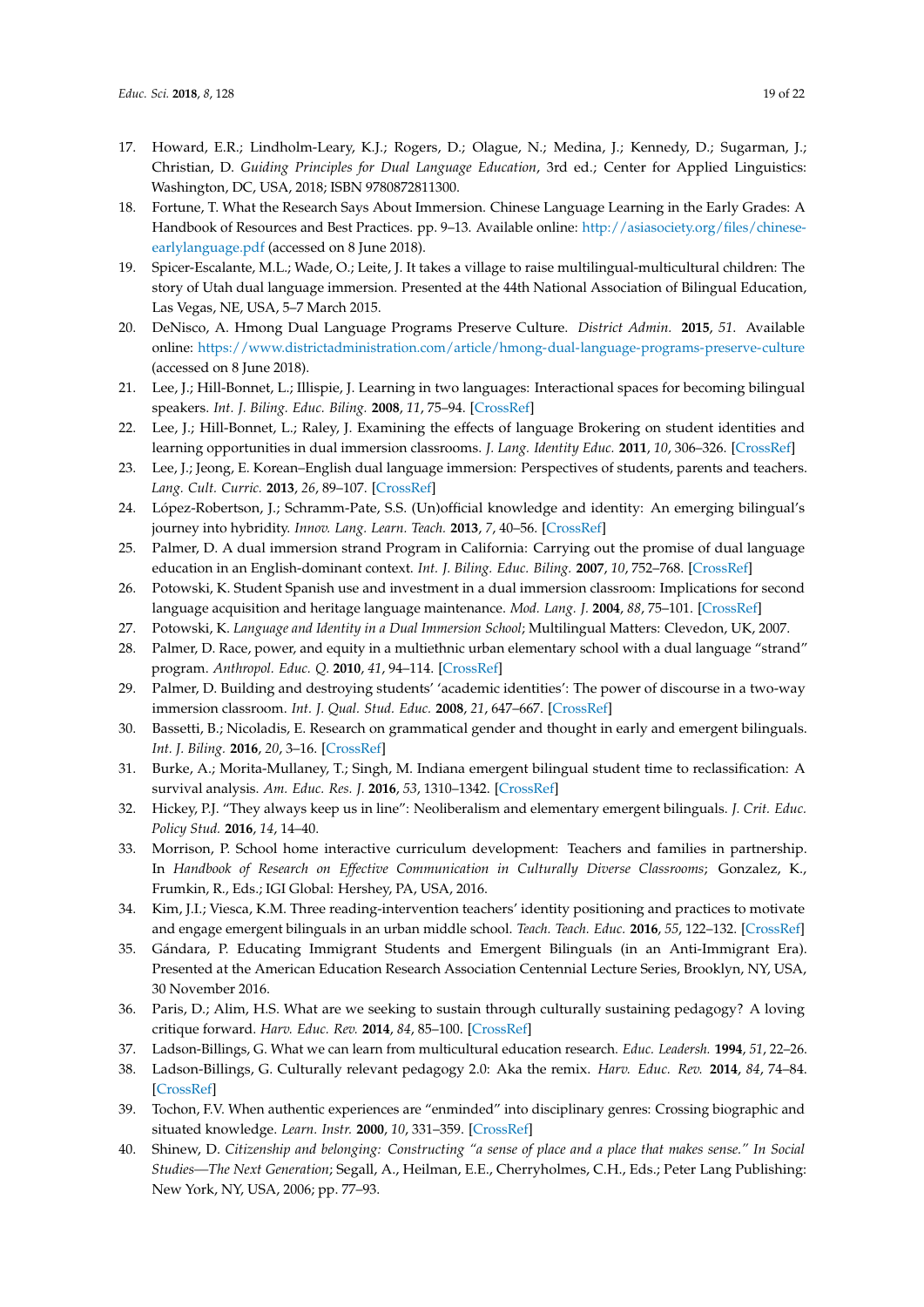- <span id="page-19-0"></span>41. Pennycook, A. *Language as a Local Practice*; Routledge: London, UK, 2010.
- <span id="page-19-1"></span>42. Anderson, B. *Imagined Communities*; Verso: London, UK; New York, NY, USA, 1991/2006.
- <span id="page-19-2"></span>43. Jaffee, A.T. Social studies pedagogy for Latino/a newcomer youth: Toward a theory of culturally and linguistically relevant citizenship education. *Theory Res. Soc. Educ.* **2016**, *44*, 147–183. [\[CrossRef\]](http://dx.doi.org/10.1080/00933104.2016.1171184)
- <span id="page-19-3"></span>44. Ladson-Billings, G. Toward a theory of culturally relevant pedagogy. *Am. Educ. Res. J.* **1995**, *32*, 465–491. [\[CrossRef\]](http://dx.doi.org/10.3102/00028312032003465)
- <span id="page-19-4"></span>45. Paris, D.; Alim, H.S. *Culturally Sustaining Pedagogies: Teaching and Learning for Justice in a Changing World*; Teachers College Press: New York, NY, USA, 2017.
- <span id="page-19-5"></span>46. DeJaeghere, J. Intercultural and global meanings of citizenship education in the Australian secondary curriculum: Between critical contestations and minimal construction. In *Reimagining Civic Education: How Diverse Societies Form Democratic Citizens*; Stevick, D., Levinson, B., Eds.; Rowman and Littlefield: Lanham, MD, USA, 2007; pp. 293–316.
- <span id="page-19-6"></span>47. Freire, P. *Pedagogy of the Oppressed*; Herder and Herder: New York, NY, USA, 1970.
- <span id="page-19-7"></span>48. Vickery, A.E. "I worry about my community": African American women utilizing communal notions of citizenship in the social studies classroom. *Int. J. Multicult. Educ.* **2016**, *18*, 22–44. [\[CrossRef\]](http://dx.doi.org/10.18251/ijme.v18i1.1061)
- <span id="page-19-8"></span>49. Bhabha, H.K. *Nation and Narration*; Routledge: New York, NY, USA, 1990.
- <span id="page-19-18"></span>50. Bhabha, H.K. *The Location of Culture*; Routledge: New York, NY, USA, 1994.
- 51. Chuang, R. Theoretical perspectives: Fluidity and complexity of cultural and ethnic identity. In *Communicating Ethnic Cultural Identity*; Fong, M., Chuang, R., Eds.; Rowman and Littlefield: Lanham, MD, USA, 2004; pp. 51–68.
- 52. Grossberg, L. Identity and cultural Studies: Is that all there is? In *Questions of Cultural Identity*; Hall, S., du Gay, P., Eds.; Sage Publications: London, UK, 1996; pp. 88–107.
- <span id="page-19-17"></span>53. Hall, S. Cultural identity and diaspora. In *Identity: Community, Culture, Difference*; Rutherford, J., Ed.; Lawrence Wishart: London, UK, 1990; pp. 222–237.
- 54. Hall, S. Cultural identity and cinematic representation. In *Black British Cultural Studies: A Reader*; Baker, H.A., Diawara, M., Jr., Lindeborg, R., Eds.; University of Chicago Press: Chicago, IL, USA, 1996; pp. 210–222.
- 55. Lemke, J.L. Identity, Development and desire: Critical questions. In *Identity Trouble: Critical Discourse and Contested Identities*; Caldas-Coulthard, C., Idema, R., Eds.; Palgrave Macmillan: London, UK, 2008; pp. 17–42.
- 56. McCarthey, S.J.; Moje, E.B. Identity matters. *Read. Res. Q.* **2002**, *37*, 228–238. [\[CrossRef\]](http://dx.doi.org/10.1598/RRQ.37.2.6)
- 57. Nasir, N.S.; Saxe, G.B. Ethnic and academic identities: A cultural practice perspective on emerging tensions and their management in the lives of minority students. *Educ. Res.* **2003**, *32*, 14–18. [\[CrossRef\]](http://dx.doi.org/10.3102/0013189X032005014)
- <span id="page-19-9"></span>58. Rampton, B. Linguistic ethnography and the study of identities. Working Papers in Urban Language Literacies, Paper 43. Presentation at the British Sociological Association Annual Conference, University of East London, London, UK, 3 April 2007; Available online: [https://www.kcl.ac.uk/sspp/departments/](https://www.kcl.ac.uk/sspp/departments/education/research/research-centres/ldc/publications/workingpapers/the-papers/43.pdf) [education/research/research-centres/ldc/publications/workingpapers/the-papers/43.pdf](https://www.kcl.ac.uk/sspp/departments/education/research/research-centres/ldc/publications/workingpapers/the-papers/43.pdf) (accessed on 8 June 2018).
- <span id="page-19-10"></span>59. Lee, J.S.; Anderson, K.T. Negotiating linguistic and cultural identities: Theorizing and constructing opportunities and risks in education. *Rev. Res. Educ.* **2009**, *33*, 181–211. [\[CrossRef\]](http://dx.doi.org/10.3102/0091732X08327090)
- <span id="page-19-11"></span>60. Paris, D. "They're in my culture, they speak the same way": African American language in multiethnic high schools. *Harv. Educ. Rev.* **2009**, *79*, 428–448. [\[CrossRef\]](http://dx.doi.org/10.17763/haer.79.3.64j4678647mj7g35)
- <span id="page-19-12"></span>61. Paris, D. "A friend who understand fully": Notes on humanizing research in a multiethnic youth community. *Int. J. Q. Stud. Educ.* **2011**, *24*, 137–149. [\[CrossRef\]](http://dx.doi.org/10.1080/09518398.2010.495091)
- <span id="page-19-13"></span>62. Domínguez, M.C. Decolonizing Teacher Education: Explorations of Expansive Learning and Culturally Sustaining Pedagogy in a Social Design Experiment. Ph.D. Thesis, University of Colorado, Boulder, CO, USA, 2015.
- <span id="page-19-14"></span>63. Bhabha, H.K. Cultural Diversity and Cultural Differences. In *The Post-Colonial Studies Reader*; Ashcroft, B., Griffiths, G., Tiffin, H., Eds.; Routledge: New York, NY, USA, 2006; pp. 155–157.
- <span id="page-19-15"></span>64. García, O. Education, multilingualism and translanguaging in the 21st century. In *Social Justice through Multilingual Education*; Skatnabb-Kangas, T., Phillipson, R., Mohanty, A.K., Eds.; Multilingual Matters: Bristol, UK, 2009.
- <span id="page-19-16"></span>65. Solórzano, D.G.; Yosso, T.J. Critical race methodology: Counter-storytelling as an analytical framework for educational research. *Qual. Inquiry* **2002**, *8*, 23–44. [\[CrossRef\]](http://dx.doi.org/10.1177/107780040200800103)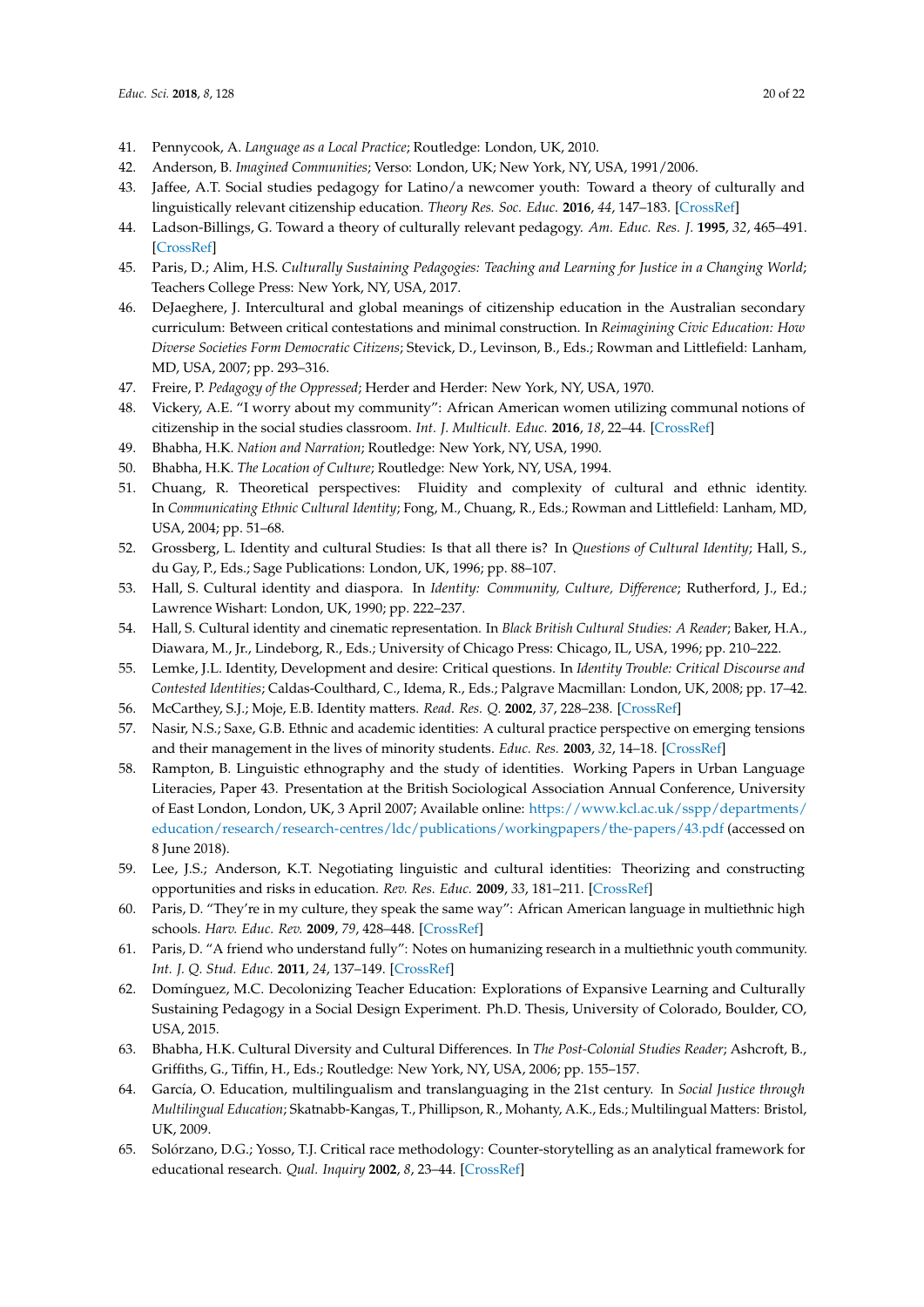- <span id="page-20-0"></span>66. Salinas, C.; Rodríguez, N.N.; Lewis, B.A. The Tejano History Curriculum Project: Creating a Space for Authoring Tejanas/os into the Social Studies Curriculum. *Biling. Res. J.* **2015**, *38*, 172–189. [\[CrossRef\]](http://dx.doi.org/10.1080/15235882.2015.1066275)
- <span id="page-20-1"></span>67. Castro, A.J. The role of teacher education in preparing teachers for critical multicultural citizenship. *J. Soc. Stud. Res.* **2014**, *38*, 189–203. [\[CrossRef\]](http://dx.doi.org/10.1016/j.jssr.2014.02.006)
- 68. Delgado Bernal, D.; Alemán, E., Jr.; Garavito, A. Latina/o undergraduate students mentoring Latina/o elementary studnets: A borderlands analysis of shifting identites and first-year experiences. *Harv. Educ. Rev.* **2009**, *79*, 560–585. [\[CrossRef\]](http://dx.doi.org/10.17763/haer.79.4.01107jp4uv648517)
- <span id="page-20-2"></span>69. Salinas, C.S.; Fránquiz, M.E.; Rodríguez, N.N. Writing Latina/o historical narratives: Narratives at the intersection of critical historical inquiry and LatCrit. *Urban Rev.* **2016**, *48*, 419–439. [\[CrossRef\]](http://dx.doi.org/10.1007/s11256-016-0361-1)
- <span id="page-20-3"></span>70. Fránquiz, M.E.; del Carmen Salazar, M.; DeNicolo, C.P. Challenging majoritarian tales: Portraits of bilingual teacher deconstructing deficit views of bilingual learners. *Biling. Res. J.* **2011**, *34*, 279–300. [\[CrossRef\]](http://dx.doi.org/10.1080/15235882.2011.625884)
- <span id="page-20-4"></span>71. Anzaldúa, G.E. (Un)natural bridges, (Un)safe spaces. In *This Bridge We Call Home: Radical Visions for Transformation*; Anzaldúa, G.A., Keating, A., Eds.; Routledge: New York, NY, USA, 2002; pp. 1–5.
- <span id="page-20-5"></span>72. Camicia, S.P.; Bayon, A. Curriculum development collaboration between colonizer and colonized: Contradictions and possibilities for democratic education. In *Ethics and International Curriculum Work: The Challenges of Culture and Context*; Mason, T.C., Helfenbein, R.J., Eds.; Information Age: Charlotte, NC, USA, 2012; pp. 73–92. ISBN 9781617358463.
- <span id="page-20-6"></span>73. Bondy, J.M. Latina youth, education, and citizenship: A feminist transnational analysis. *Theory Res. Soc. Educ.* **2016**, *44*, 212–243. [\[CrossRef\]](http://dx.doi.org/10.1080/00933104.2016.1170644)
- <span id="page-20-8"></span><span id="page-20-7"></span>74. Glesne, C. *Becoming Qualitative Researchers*, 4th ed.; Pearson Education Inc.: Boston, MA, USA, 2011.
- 75. Gómez, L. Two-way bilingual education: Promoting educational and social change. *J. Tex. Assoc. Biling. Educ.* **2000**, *5*, 43–54.
- <span id="page-20-9"></span>76. Gómez, L.; Freeman, D.; Freeman, Y. Dual language education: A promising 50–50 Model. *Biling. Res. J.* **2005**, *29*, 145–164. [\[CrossRef\]](http://dx.doi.org/10.1080/15235882.2005.10162828)
- <span id="page-20-10"></span>77. Schensul, S.L.; Schensul, J.J.; LeCompte, M.D. *Initiating Ethnographic Research: A Mixed Methods Approach*; Rowman Littlefield: Lanham, MD, USA, 2013; Volumes 2 and 3.
- <span id="page-20-11"></span>78. Forsey, M.G. Ethnography as participant listening. *Ethnography* **2010**, *11*, 558–572. [\[CrossRef\]](http://dx.doi.org/10.1177/1466138110372587)
- <span id="page-20-12"></span>79. Braswell, G.S. Observations of representational practices by Indian-descent children in a U.S. preschool classroom: Connections among people, spaces and artifacts. *Early Child. Educ. J.* **2015**, *43*, 135–142. [\[CrossRef\]](http://dx.doi.org/10.1007/s10643-014-0637-6)
- <span id="page-20-13"></span>80. Fereday, J.; Muir-Cochrane, E. Demonstrating rigor using thematic analysis: A hybrid approach of inductive and deductive coding and theme development. *Int. J. Qual. Methods* **2006**, *5*, 1–11. [\[CrossRef\]](http://dx.doi.org/10.1177/160940690600500107)
- <span id="page-20-14"></span>81. Crabtree, B.F.; Miller, W.L. *Doing Qualitative Research*, 2nd ed.; Sage: Thousand Oaks, CA, USA, 1999.
- <span id="page-20-15"></span>82. Boyatzis, R.E. *Transforming Qualitative Information: Thematic Analysis and Code Development;* SAGE Publications: Thousand Oaks, CA, USA, 1998.
- <span id="page-20-16"></span>83. Kasun, G.S.; Saavedra, C.M. Crossing borders toward young transnational lives. In *Cross-Cultural Considerations in the Education of Young Immigrant Learners*; Keengwe, J., Onchwari, G., Eds.; IGI Global: Hershey, PA, USA, 2013; pp. 201–2017.
- <span id="page-20-17"></span>84. García-Mateus Palmer, D. Translanguaging Pedagogies for Positive Identities in Two-Way Dual Language Bilingual Education. *J. Lang. Identity Educ.* **2017**, *16*, 245–255. [\[CrossRef\]](http://dx.doi.org/10.1080/15348458.2017.1329016)
- 85. Palmer, D.K.; Martínez, R.A.; Mateus, S.G.; Henderson, K. Reframing the debate on language separation: Toward a vision for translanguaging pedagogies in the dual language classroom. *Mod. Lang. J.* **2014**, *98*, 757–772. [\[CrossRef\]](http://dx.doi.org/10.1111/modl.12121)
- <span id="page-20-18"></span>86. Sánchez, M.T.M.; García, O.; Solorza, C. Reframing language allocation policy in dual language bilingual education. *Biling. Res. J.* **2018**, *41*, 37–55. [\[CrossRef\]](http://dx.doi.org/10.1080/15235882.2017.1405098)
- <span id="page-20-19"></span>87. Committee for Children. Second Step. Early Learning through Grade 8. Skills for Social and Academic Success, 2017. Available online: <http://www.cfchildren.org/secondstep> (accessed on 8 June 2018).
- <span id="page-20-20"></span>88. Genesee, F. Dual language in the global village. In *Pathways to Multilingualism: Evolving Perspectives on Immersion Education*; Fortune, T.W., Tedick, D.J., Eds.; Multilingual Matters: Clevedon, UK, 2008; pp. 22–45.
- 89. Lindholm-Leary, K. *Dual Language Education*; Multilingual Matters: Clevedon, UK, 2001.
- 90. Lindholm-Leary, K. Student outcomes in Chinese two-way immersion programs: Language proficiency, academic achievement, and student attitudes. In *Immersion Education: Practices, Policies, Possibilities*; Tedick, D.J., Christian, D., Fortune, T.W., Eds.; Multilingual Matters: Clevedon, UK, 2011; pp. 81–103.